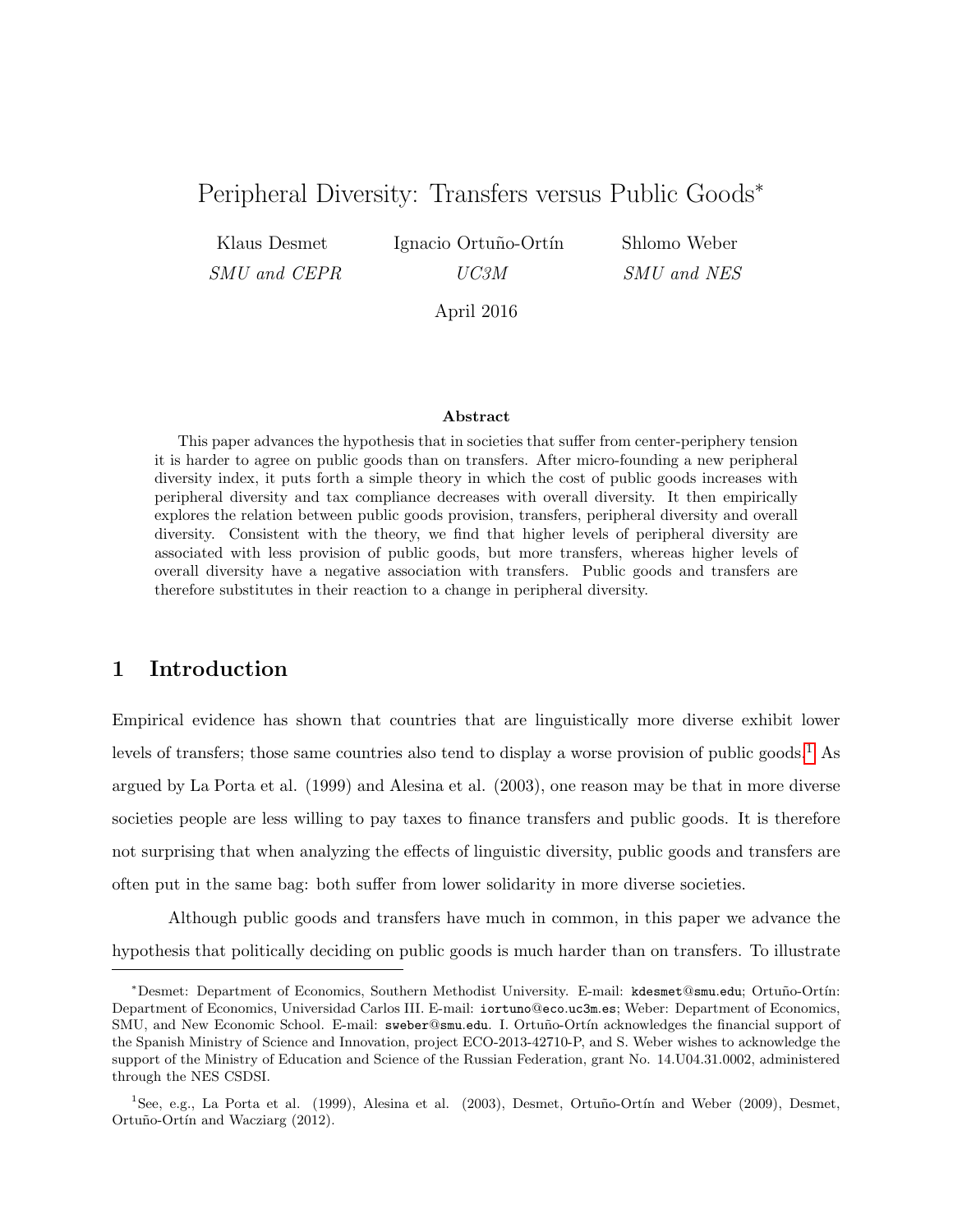this in the case of public goods, there may be disagreement over which language to use in instruction, there may be long discussions over the particular shape of the country's road network, and it may be difficult to decide on where to locate the nation's capital. In contrast, in the case of transfers, there is much less discussion over their shape or their type, because, after all, "money is money".

How does the difficulty to decide on public goods relate to a country's diversity? Casual observation suggests that the political conflict over public goods often arises from the antagonism between the minorities (the "periphery") and the dominant group (the "center"), rather than from tension between all groups. For instance, the attempt at making Hindi into India's sole national language in 1965 gave rise to widespread protests against "Hindi imperialism". This was a conflict between the periphery and the center, not between the peripheral groups themselves. The same center-periphery tension marked the 19th century policy of russification. After quelling the Polish-Lithuanian uprising against Tsarist Russia of 1863, Mikhail Muravyov, the Governor General of Lithuania, banned the use of Lithuanian, and was quoted as saying "What the Russian bayonet did not accomplish, the Russian school will". Something similar occurred in 19th century Italy, where through compulsory education and the banning of regional languages, the Northern elite was able to impose Italian as the common language (Alesina and Reich, 2015). As a last example, in present-day Spain one point of contention in the political conflict between the center and the regions is the country's star-shaped infrastructure network, with many of the roads and railroads passing through Madrid.

This discussion suggests that two types of diversity may matter in determining public goods and transfers. When it comes to people's willingness to pay taxes, it depends on a society's overall diversity, whereas when it comes to the political tension surrounding decisions on public goods, it depends on a society's tension between the center and the periphery. In the theory, we define a society's overall diversity as the expected linguistic distance between any two randomly drawn individuals — this measure is of course nothing else than Greenberg's B-index. In addition to a society's overall diversity, which derives from tension between any two individuals, we also define a society's peripheral diversity, which stems from the antagonism between the dominant group and the minorities. The main difference between both measures is that peripheral diversity ignores any potential tension between minority groups, whereas overall diversity treats all groups symmetrically.

We then propose a simple theory of the relation between peripheral diversity, overall diversity, public goods and transfers. A society is made up of individuals who belong to different linguistic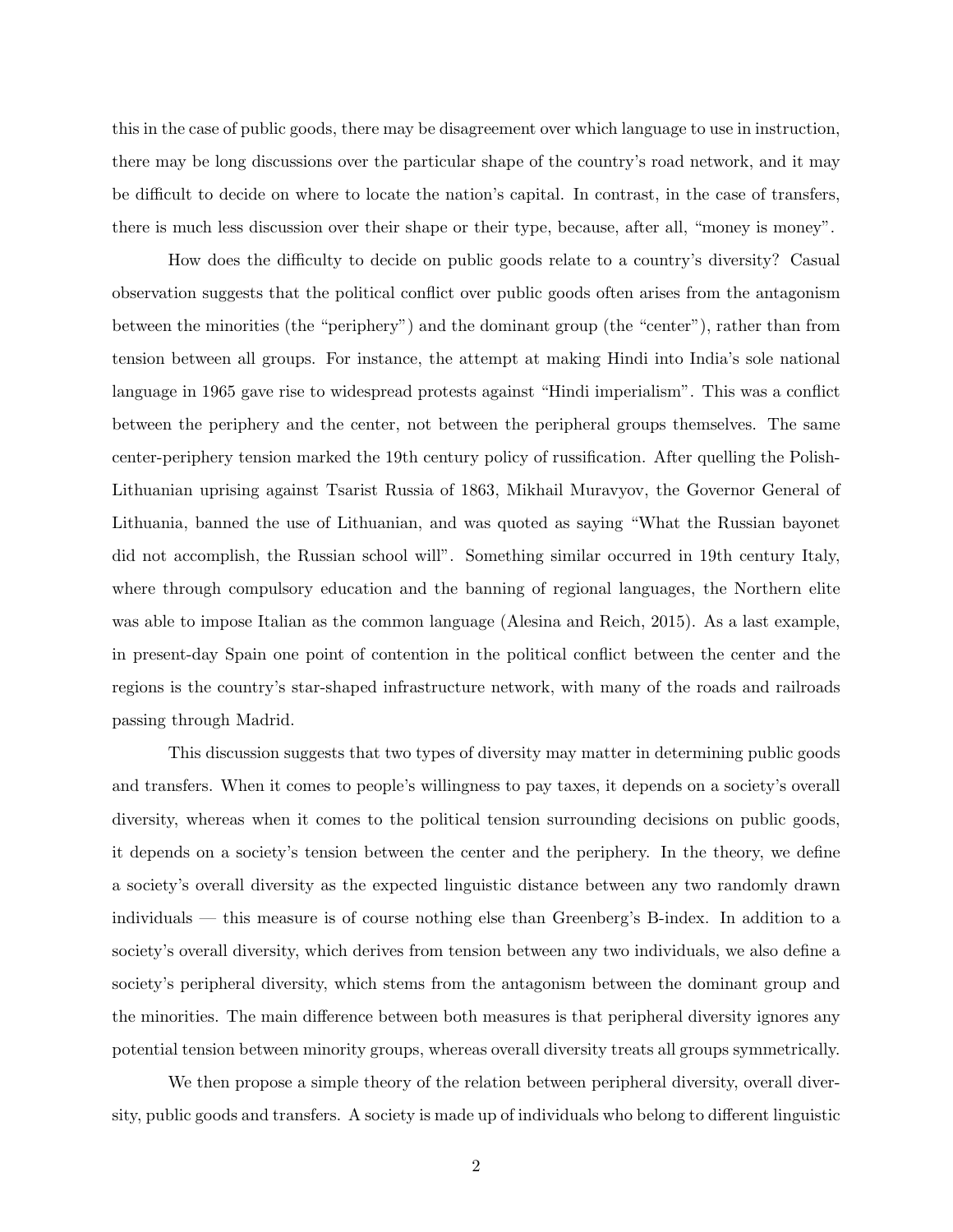groups. Their preferences are quasi-linear in public consumption and private consumption, such that any change in income is absorbed by private consumption. Public goods and transfers are financed by a proportional tax. Decisions about public goods, transfers and taxes are taken by the median voter. We then make two assumptions. First, consistent with La Porta et al. (1999) and Alesina et al. (2003), the cost of tax enforcement is increasing in society's overall diversity because of people's reduced willingness to comply. Second, consistent with the hypothesis above, the cost of public goods is increasing in society's peripheral diversity.

This simple theory yields four predictions. First, the level of public goods is decreasing in the level of peripheral diversity. This happens because an increase in peripheral diversity makes the provision of public goods more costly, leading to a drop in their provision. Second, the tax rate does not depend on society's peripheral diversity. Together with the first prediction, this implies that an increase in peripheral diversity leads to more transfers. This means that public goods and transfers are substitutes in how they react to a change in peripheral diversity. Third, the tax rate declines in the level of overall diversity. This implies that higher overall diversity lowers transfers. Fourth, because preferences are quasi-linear, a higher level of overall diversity does not affect the provision of public goods, despite its negative effect on tax revenues.

We then test these four predictions using detailed data on language use and linguistic distances from Ethnologue. These data enable us to compute measures of Greenberg's B-index and peripheral diversity for 226 countries. With these indices in hand, we analyze the relation between peripheral diversity, overall diversity, public goods and transfers in a large cross-section of countries. Consistent with the first two theoretical predictions, we find that an increase in peripheral diversity lowers the provision of public goods, but increases transfers. Consistent with the last two theoretical predictions, an increase in overall diversity has no effect on the provision of public goods, but lowers the level of transfers. Our most important conclusion is that public goods and transfers act as substitutes when the tension between the center and the periphery increases. Once again, the intuition is that the antagonism between the center and the periphery complicates political decision-making, and this disproportionately hurts public goods.

The rest paper is organized as follows. Section 2 proposes a peripheral diversity index and develops a theory of diversity, public goods and transfers. Section 3 tests the theory using cross-country data. Section 4 concludes.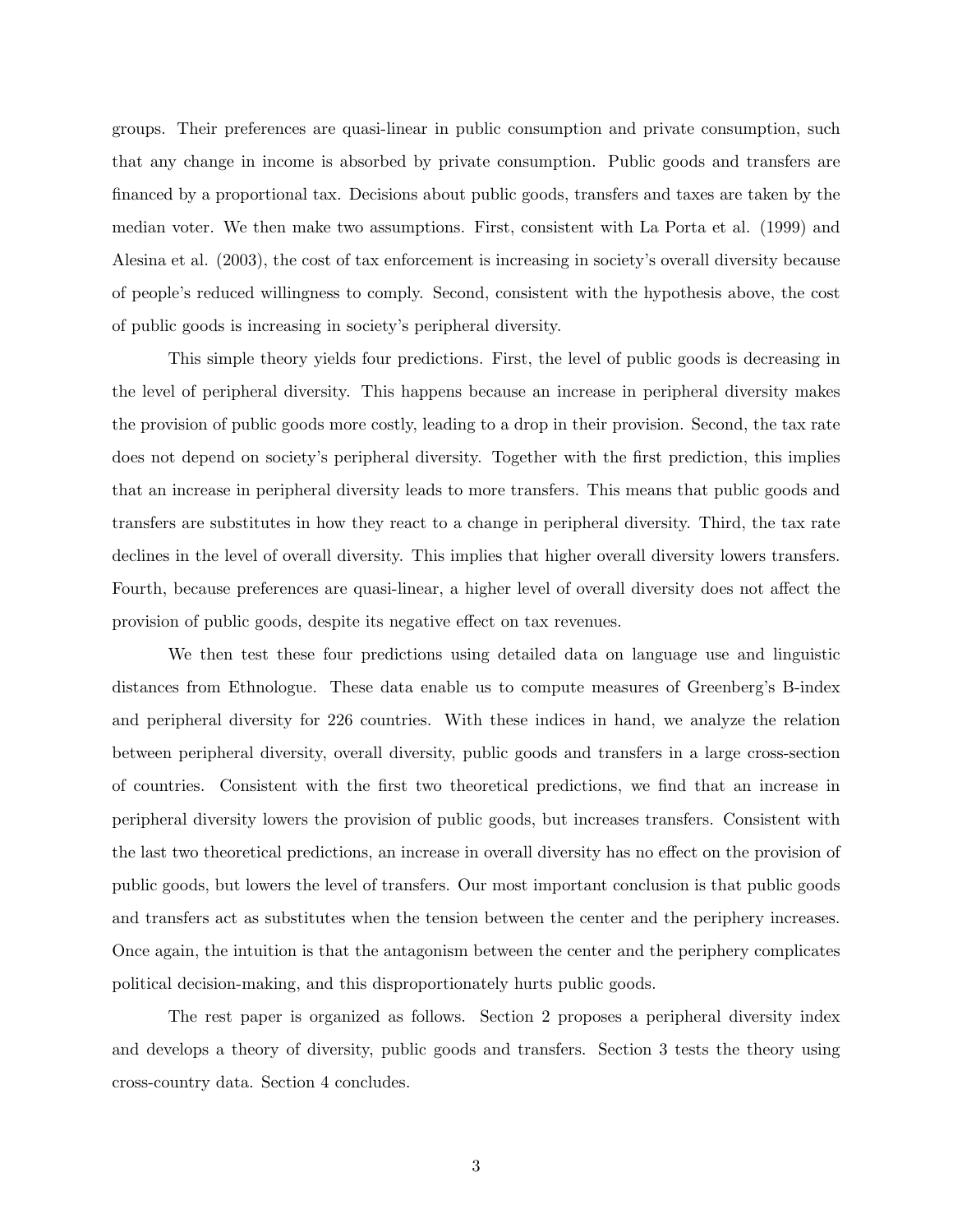### 2 Theory

We develop a simple theory of a society with both public goods and transfers, financed by a proportional tax. Collecting taxes is challenging, especially in diverse societies. This makes the cost of tax enforcement an increasing function of a country's linguistic diversity. Additionally, in countries with a high degree of tension between the center and the periphery, drawn-out political discussions increase the cost of providing public goods. This theory yields predictions for the relation between peripheral diversity, overall diversity, public goods and transfers. These theoretical predictions will serve as a basis for our empirical investigation. Before presenting the model, we start by proposing a framework that micro-founds a peripheral diversity index which captures the alienation that arises between the dominant center and the peripheral minority groups. An early version of this index appeared in a working paper by Desmet, Ortuño-Ortín and Weber (2005).

### 2.1 A General Model of Peripheral Alienation

Consider a country with total population normalized to 1. There are  $K+1$  distinct groups, labeled  $0, 1, \ldots, K$ . One group, 0, called "center" or "dominant group", has a share  $s_0$  of the population, whereas the other K groups, called "minorities" or "peripheral groups", have population shares  $s_k$ . Each citizen of the country belongs to one and only one group. Hence, the vector  $(s_0, s_1, \ldots, s_K)$ belongs to the  $k+1$ -dimensional simplex  $\Delta$  and  $\sum_{k=0}^{K} s_k = 1$ . Our model focuses on the frequently observed cases where the "dominant" group contains at least as many individuals as any of the minority groups:[2](#page-3-0)

$$
s_0 \ge \max_{k=1,\dots,K} s_k.
$$

Hence, we examine the subset of vectors  $S \subset \Delta$  given by:

$$
S = \{s = (s_0, s_1, ..., s_K) \in \Delta \mid s_0 \ge \max_{k=1,...,K} s_k\}.
$$

A crucial element of our model is the introduction of ethnolinguistic distances between groups. Thus, there is a matrix T that assigns the distance  $\tau_{kl}$  to each pair of groups k and l. We assume that all values  $\tau_{kl}$  lie between 0 and 1, and that  $\tau_{kl} = \tau_{lk}$ . The set of such matrices is denoted by  $\mathcal T$ . In the empirical part of the paper we focus on linguistic distances. That is, groups

<span id="page-3-0"></span><sup>&</sup>lt;sup>2</sup>There are of course cases where the dominant group does not correspond to the biggest group. Examples include the Tutsis during different periods of Rwandan history and the Afrikaners of South Africa before the end of Apartheid.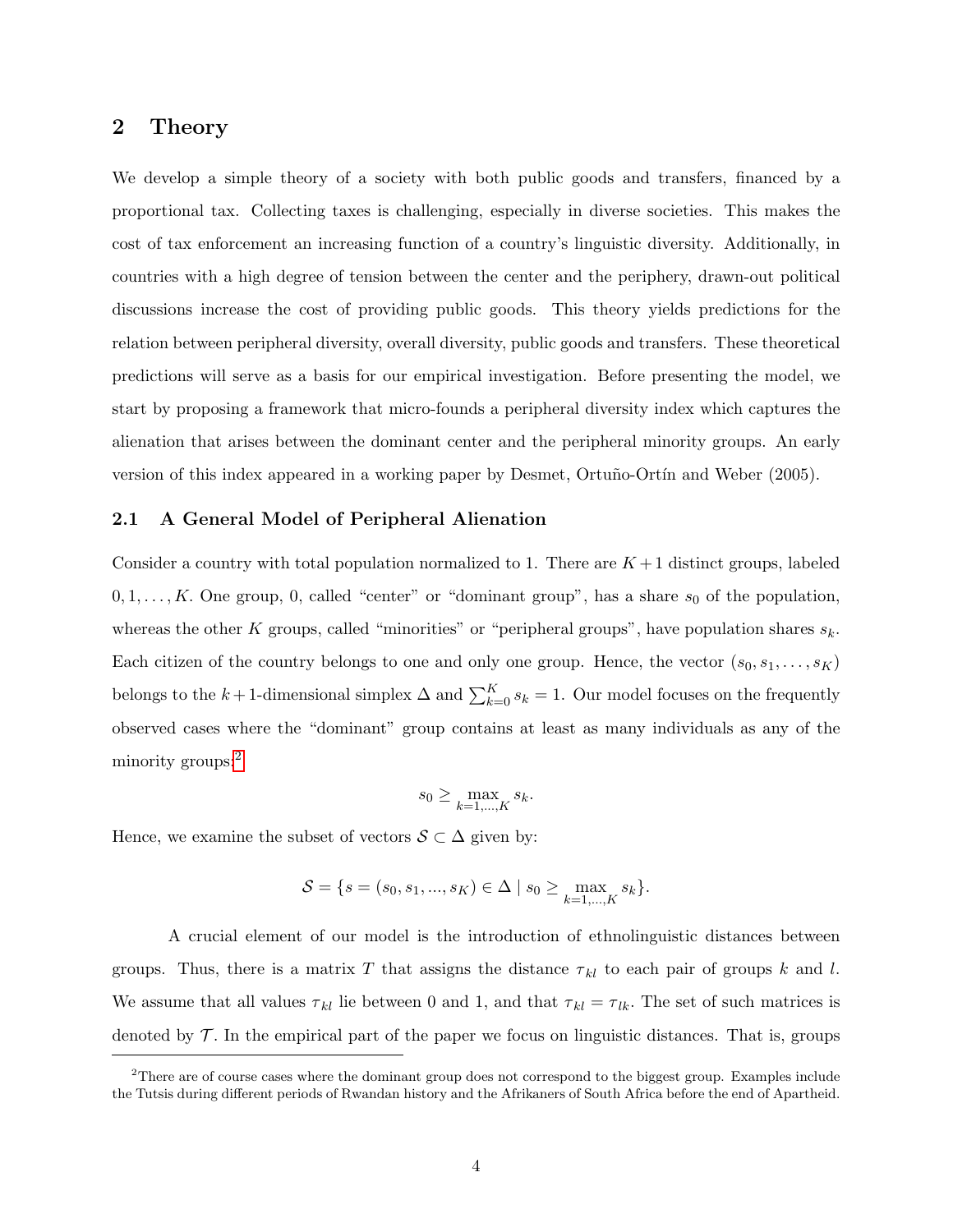are formed by individuals who speak the same language and  $\tau_{kl}$  is the linguistic distance between the language spoken by group k and the language spoken by group  $l^3$  $l^3$ .

The population shares and linguistic distances will be enough to determine the level of peripheral diversity which reflects the tension between the center and the peripheral groups. We proceed in three steps. First, we define the notion of inter-group alienation. Second, we use this concept to define peripheral alienation. Third, we show that under certain axioms peripheral alienation can be interpreted as peripheral diversity.

We start by defining the notion of inter-group alienation. Formally, we assume there exists an alienation function such that the value of inter-group alienation experienced by group k towards group  $l$  is given by

$$
f_{kl}(s_k, s_l, \tau_{kl}),
$$

which depends on the size of both groups and the linguistic distance between them. Because of our focus on alienation between the center and the periphery, it is natural to allow for different functional forms, one for alienation towards the center and another for alienation towards the periphery. In particular, function  $f_{pc}(s_0, s_k, \tau_{0k})$  gives the centrifugal alienation experienced by each of the  $k = 1, ..., K$  minority groups towards the center, whereas the function  $f_{cp}(s_0, s_k, \tau_{0k})$ gives the centripetal alienation experienced by the center towards each of the  $k = 1, ..., K$  minority groups. At this point, the functions  $f_{pc}$  and  $f_{cp}$  have been constructed from the notion that alienation originates directly between groups. In the next subsection we will discuss how we can derive the functions  $f_{pc}$  and  $f_{cp}$  from an alienation function at the individual level.

The country's total level of *peripheral alienation* is then the sum of the alienation from the minority groups towards the center and from the center towards the minority groups. Formally, for every vector  $s = (s_0, ..., s_K) \in \mathcal{S}$ , distance matrix  $T \in \mathcal{T}$  and alienation functions  $f_{cp}$  and  $f_{pc}$ , we define the total level of *peripheral alienation*  $PA(s,T)$  as

<span id="page-4-1"></span>
$$
PA(s,T) = \sum_{k=1}^{K} \left( f_{cp}(s_0, s_k, \tau_{0k}) + f_{pc}(s_0, s_k, \tau_{0k}) \right). \tag{1}
$$

The following conditions introduce some more structure, and will allow us to interpret  $PA(s,T)$  as a measure of peripheral diversity.

**Condition 1 (Continuity):** The functions  $f_{cp}$  and  $f_{pc}$  are continuous on S.

<span id="page-4-0"></span><sup>&</sup>lt;sup>3</sup>This is similar to the resemblance function of Greenberg (1956).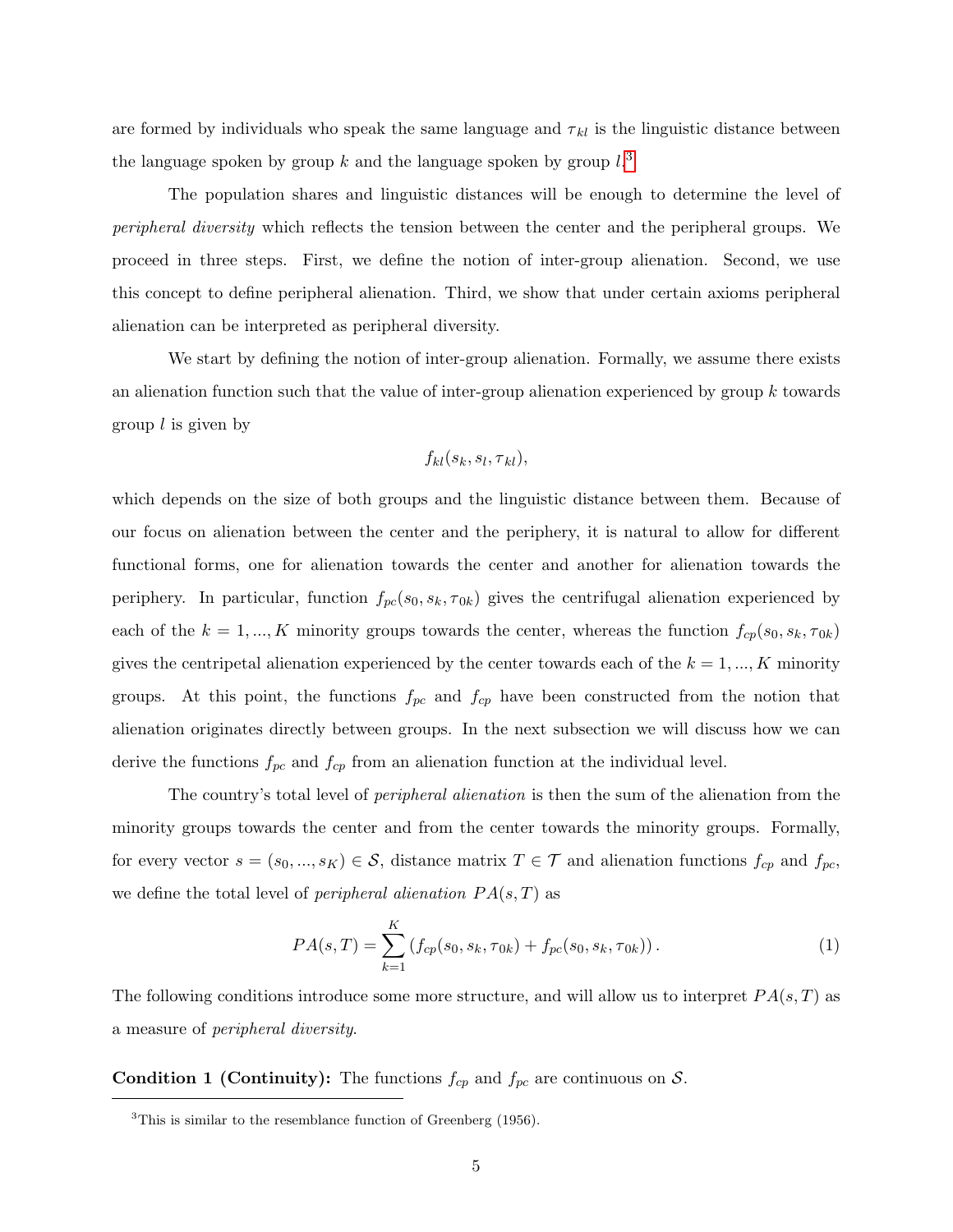- **Condition 2 (Alienation is increasing in distance):** For every pair k, l and every  $s \in \mathcal{S}$ , the functions  $f_{cp}(s_0, s_k, \cdot)$  and  $f_{pc}(s_0, s_k, \cdot)$  are strictly increasing on the interval [0, 1].
- **Condition 3 (Concavity):** (i) For every  $s_0 \geq \frac{1}{K+1}$  and  $\tau \in [0,1]$ , the function  $f_{cp}(s_0, \cdot, \tau)$  is concave on the interval  $[0, \min[s_0, 1 - s_0]]$ ; (ii) For every  $s_k \leq \frac{1}{2}$  $\frac{1}{2}$  and  $\tau \in [0,1]$ , the function  $f_{pc}(\cdot, s_k, \tau)$  is concave on the interval  $[\max[s_k, \frac{1}{k+1}], 1 - s_k]$ .
- **Condition 4 (Supermodularity):** For every  $s \in S$  with  $s^k \leq s^l$ , and  $\tau^1 \leq \tau^2$ , the following holds:

$$
f_{cp}(s_0, s_l, \tau^1) - f_{cp}(s_0, s_k, \tau^1) < f_{cp}(s_0, s_l, \tau^2) - f_{cp}(s_0, s_k, \tau^2);
$$

and

$$
f_{pc}(s_0, s_l, \tau^1) - f_{pc}(s_0, s_k, \tau^1) < f_{pc}(s_0, s_l, \tau^2) - f_{pc}(s_0, s_k, \tau^2).
$$

Conditions 1 and 2 impose continuity and monotonicity. Condition 3 is the key to obtain an index of diversity. If f is concave in the size of the group, smaller groups experience, in "per capita" terms, more alienation than larger groups.<sup>[4](#page-5-0)</sup> In the case the alienation functions are differentiable, the supermodularity condition implies, in particular, that  $\frac{\partial f_{cp}(s_0, s, \tau)}{\partial s \partial \tau} > 0$ .

The following proposition states that peripheral alienation increases when the minority groups that are more distant from the center are larger:

**Proposition 1.** Assume that Conditions 1-4 hold. Let the matrix T and the vector  $\overline{s} \in \mathcal{S}$  be given. Consider the subset  $\mathcal{S}_{kl}(\bar{s})$  of population shares in S such that  $s_0 = \bar{s_0}$ . Let two minority groups k, l be such that  $\tau_{0k} \geq \tau_{0l}$ . Suppose that the maximization problem

$$
\max_{s \in \mathcal{S}_{kl}(\overline{s})} PA(s, T)
$$

has a unique solution denoted by  $s^* \in S_{kl}(\overline{s})$ . Then  $s_k^* \geq s_l^*$ .

Proof. See Appendix A.

Proposition 1 says that, if  $\tau_{0k} \geq \tau_{0l}$ , i.e., if group k is more distant from the center than group l, maximum peripheral alienation should satisfy  $s_k^* \geq s_l^*$ . Note that when  $\tau_{0k} = \tau_{0l}$  the proposition implies that  $s_k^* = s_l^*$ . In this case, the problem resembles the traditional approach to diversity where only the sizes of the groups matter. In that context it is commonly assumed

 $\Box$ 

<span id="page-5-0"></span><sup>4</sup>Assuming convexity, instead of concavity, would give us an index of polarization. We later return to this issue.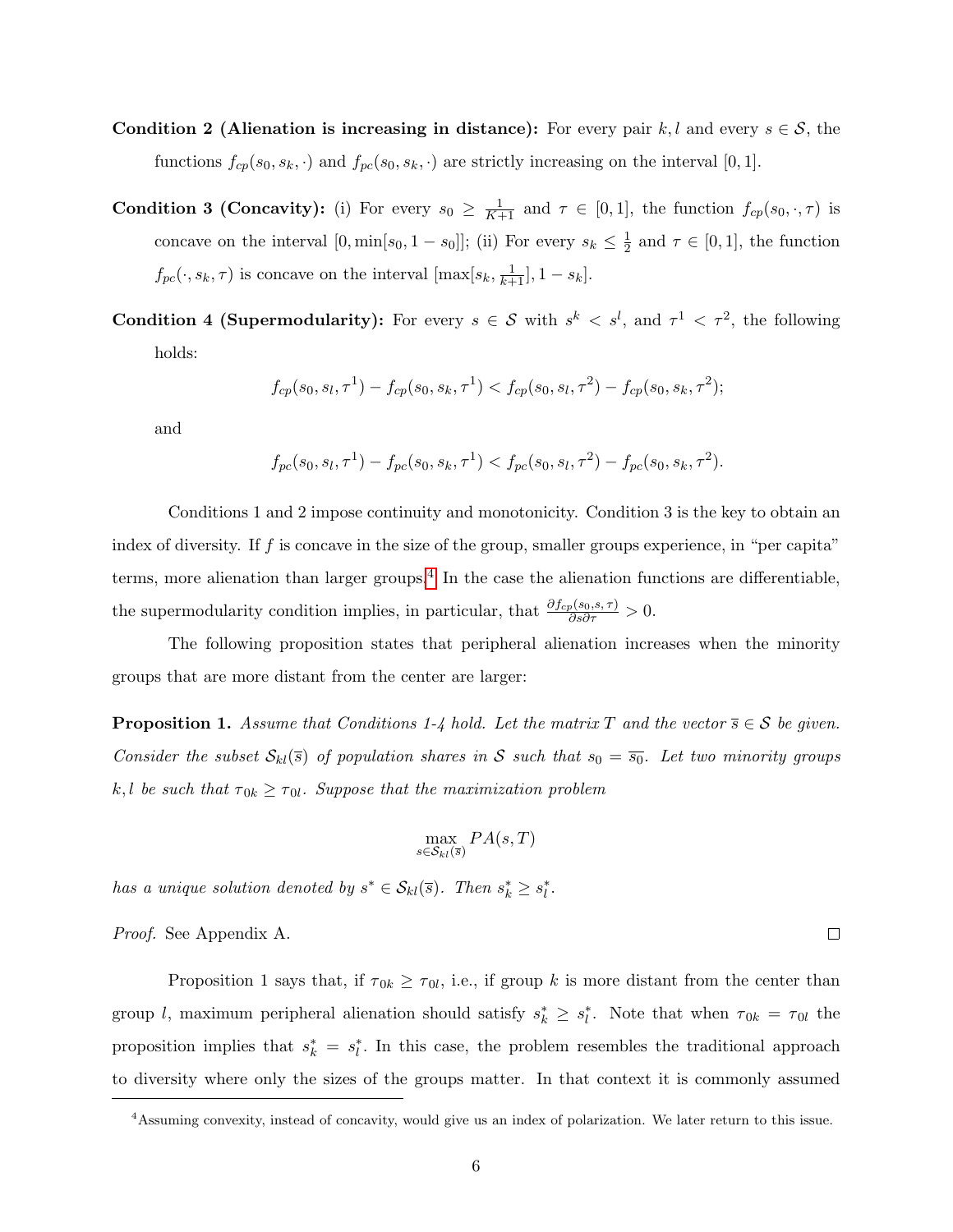that an index of diversity should satisfy a property similar to the one stated in Proposition 1, namely that diversity is maximized when there is an equal number of individuals in each group. For example, Shannon's information entropy index satisfies this property (Shannon, 1949). Thus, our index  $PA(s,T)$  can be interpreted as an index of *peripheral diversity*.<sup>[5](#page-6-0)</sup> The proposition clarifies the relationship between diversity and the nature of the inter-group alienation function. Thus, whenever the functions  $f_{pc}$  and  $f_{cp}$  are concave in the size of the group, the index PA can be seen as satisfying a necessary condition to be interpreted as a peripheral diversity index.

At this point, one might ask what would happen if instead of Condition 3, we imposed the "opposite" condition by assuming the functions  $f_{cp}$  and  $f_{pc}$  to be *convex*. This would imply that if groups  $k$  and  $l$  have the same linguistic distance to the center, the total peripheral alienation increases if members of a smaller group join the larger one. This alternative property could be seen as a necessary condition to obtain an index of peripheral polarization instead of an index of peripheral diversity. Thus, depending on whether inter-group alienation increases in the size of the group in a concave way or in a convex way, the aggregate index  $PA$  can be interpreted as satisfying a necessary property of either a measure of diversity or a measure of polarization. We summarize this insight in the following corollary of Proposition 1:

Corollary 1. Assume Conditions 1, 2 and 4 hold. Then, if Condition 3 also holds, the index of peripheral alienation,  $PA(s,T)$ , can be interpreted as an index of peripheral diversity,  $PD(s,T)$ , so

$$
PD(s,T) = PA(s,T).
$$

If, however, Condition 3 does not hold, the index of peripheral alienation can be interpreted as an index of peripheral polarization.

#### 2.2 A Specific Index of Peripheral Alienation

In this section we provide a specific form for the inter-group alienation functions  $f_{pc}$  and  $f_{cp}$ . These functions will be the ones used in the empirical part. In contrast to our approach in the previous section, we derive them from assumptions at the individual level.

<span id="page-6-0"></span><sup>&</sup>lt;sup>5</sup>Notice that Condition 3 requires concavity of the function  $f_{cp}(s_0, \cdot, \tau)$ . Thus, this concavity, together with the other conditions, is sufficient to obtain that the solution to the maximization problem stated in the proposition is given by  $s_k^* \geq s_l^*$ . However, concavity of  $f_{cp}(s_0, \cdot, \tau)$  is not a necessary condition to obtain the solution. For example, if the function  $f_{pc}(\cdot, s_k, \tau)$  is "sufficiently" concave, the function  $f_{cp}(s_0, \cdot, \tau)$  need not be concave.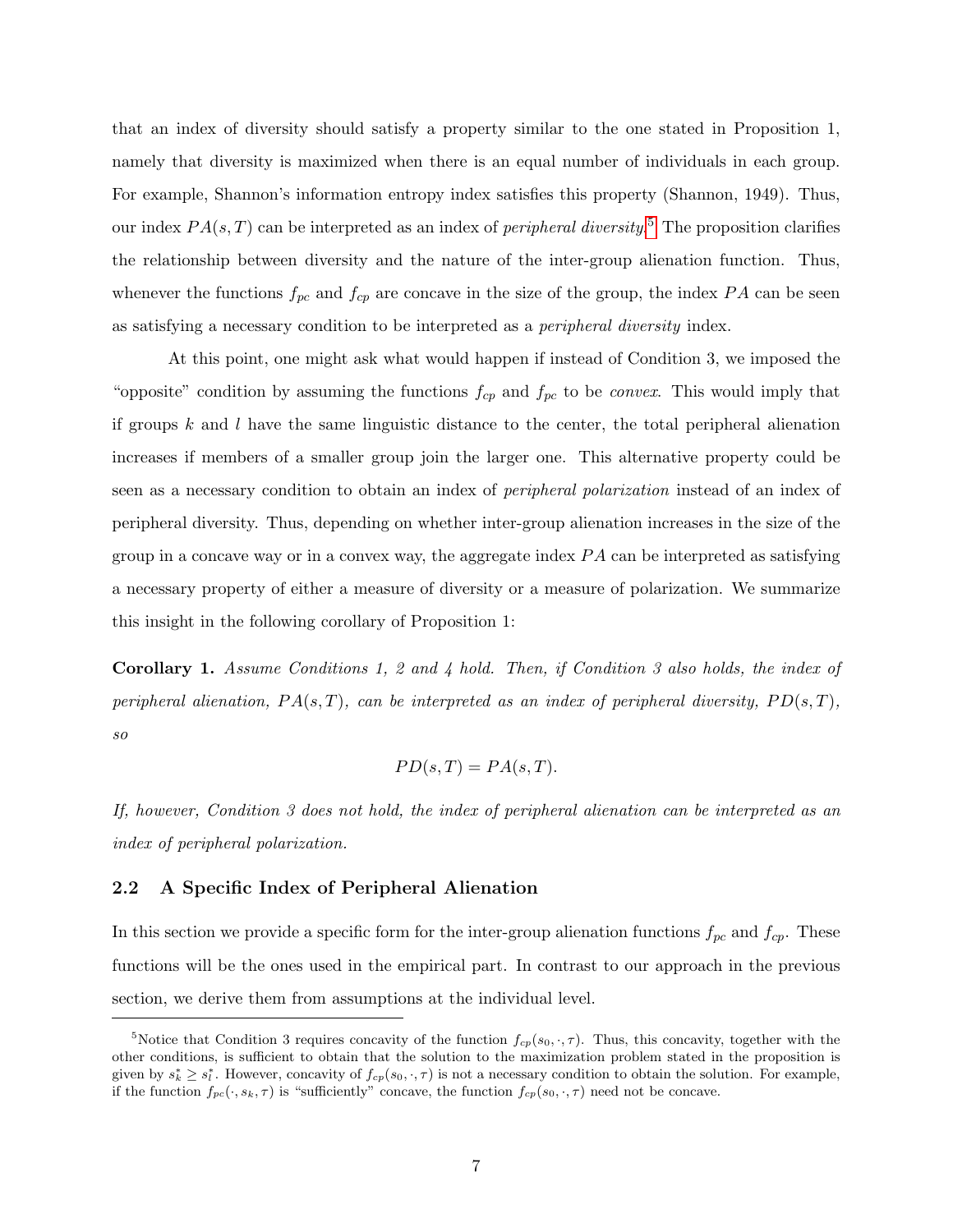To come up with these functions, we follow the identification-alienation framework of Es-teban and Ray (1994), though we will allow for a more flexible approach.<sup>[6](#page-7-0)</sup> An individual who speaks language  $k$  feels identified with other individuals who speak the same language. This sense of identification is a function of the size of the group, and is represented by  $s_k^{\alpha}$ . In Esteban and Ray (1994)  $\alpha$  is positive, implying that the sense of identification is stronger the bigger the group. In contrast, we prefer not to restrict the value of  $\alpha$ . Indeed, it may very well be that the sense of identification becomes smaller as the group becomes larger, in which case  $\alpha < 0$ . There are many examples where small linguistic, cultural or religious groups feel a keener sense of community and a stronger desire to assert their identity.

An agent speaking language  $k$  feels more alienated from someone speaking language  $l$  the greater the distance  $\tau_{kl}$ . This alienation is influenced by the sense of identification. In particular, an individual attaches more weight to the distance  $\tau_{kl}$  if his sense of identification is stronger. As defined in Esteban and Ray (1994), the alienation between an individual speaking language k and an individual speaking language l is  $s_k^{\alpha} \tau_{kl}$ . Since there is a proportion  $s_0$  of individuals speaking the dominant language, the centrifugal alienation of an agent speaking minority language k is  $s_0^{\beta}$  $\int_0^\beta s_k^\alpha \tau_{0k}$ . In Esteban and Ray (1994),  $\beta = 1$ . In our case, we suppose that an individual's centrifugal alienation only depends on there being an official or dominant language, independently of how many people actually speak that dominant language, so that we set  $\beta = 0$ . In that case, an individual's centrifugal alienation is  $s_k^{\alpha} \tau_{0k}$ . Setting  $\beta = 0$  captures the idea that some policy choices may be imposed by the center because of it being the center and not because of its exact size. If so, it is reasonable to think that the centrifugal alienation associated with these policies are independent of the center's exact size. If each individual speaking minority language k feels an alienation  $s_k^{\alpha} \tau_{0k}$  towards the center, and if a share  $s_k$  of the population speaks language k, then the centrifugal alienation of all speakers of language k is  $s_k^{1+\alpha}$  $k^{1+\alpha} \tau_{0k}$ . Thus, the inter-group alienation function  $f_{pc}$  is given by

<span id="page-7-1"></span>
$$
f_{pc}(s_0, s_k, \tau_{0k}) \equiv s_k^{1+\alpha} \tau_{0k}.\tag{2}
$$

We assume that individuals of the center have the same type of alienation function as individuals of the minority groups, except for the fact that in this case  $\beta$  is set to 1. There is no

<span id="page-7-0"></span><sup>&</sup>lt;sup>6</sup>For a similar approach used to derive a variety of indices — Greenberg's A index, Greenberg's B index, Esteban and Ray's (1994) polarization index, Reynal-Querol's (2002) polarization index and a simple version of the peripheral  $index - see Desmet, Ortiz$ Ortúño-Ortín and Weber (2009).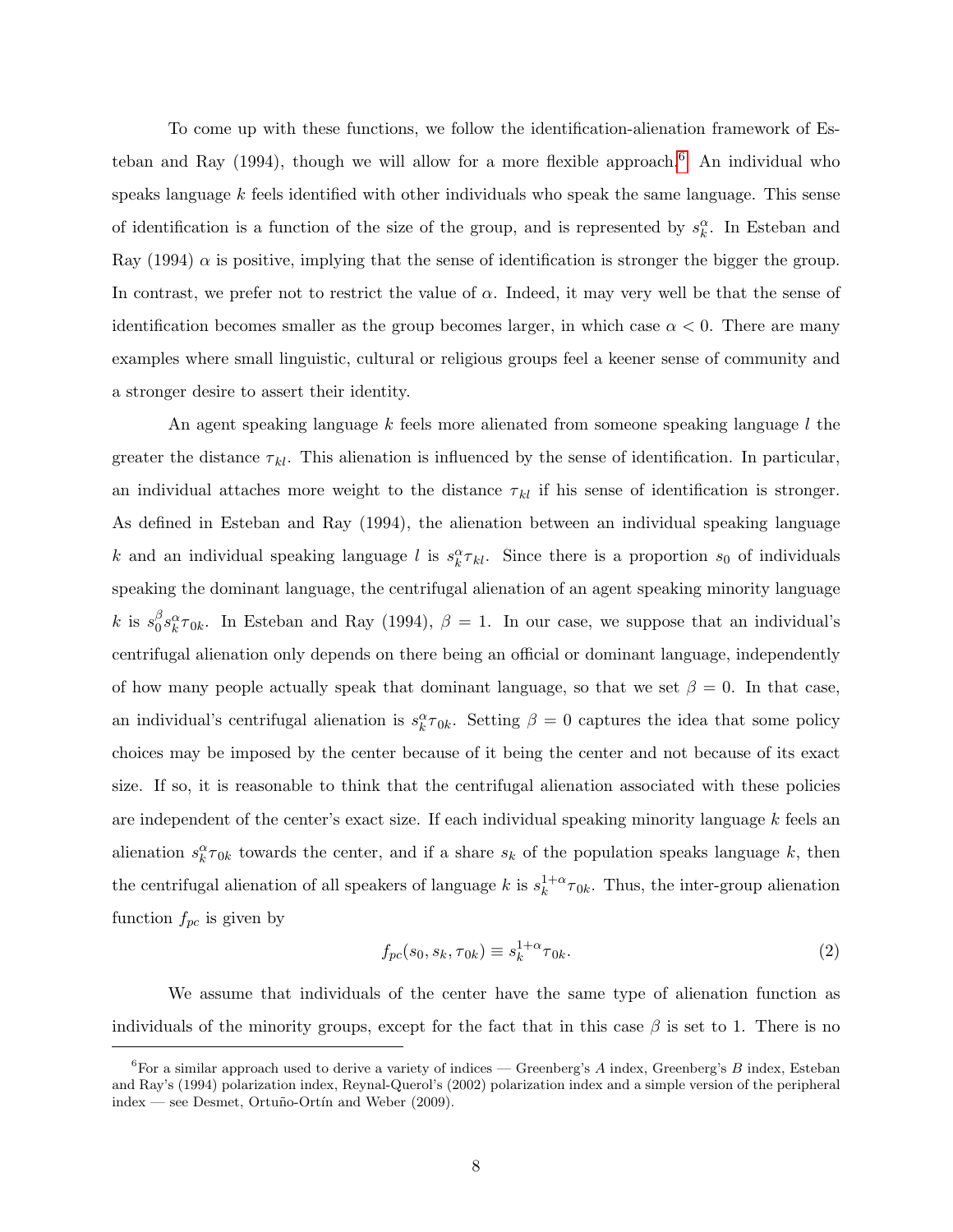reason why the alienation experienced by the center towards the periphery should be independent of the peripheral groups' sizes. Hence, the centripetal alienation felt by members of the central group depends on the size of the minorities, so that

<span id="page-8-0"></span>
$$
f_{cp}(s_0, s_k, \tau_{0k}) \equiv s_k s_0^{1+\alpha} \tau_{0k}.
$$
 (3)

We can now define the total level of *peripheral alienation* by plugging  $(2)$  and  $(3)$  into  $(1)$ :

<span id="page-8-1"></span>
$$
PA(s,T) = \sum_{k=1}^{K} (f_{pc}(s_0, s_k, \tau_{0k}) + f_{cp}(s_0, s_k, \tau_{0k}))
$$
  

$$
= \sum_{k=1}^{K} (s_k^{1+\alpha} \tau_{0k} + s_k s_0^{1+\alpha} \tau_{0k})
$$
 (4)

This is the index we will be using in the empirical section of the paper. Depending on the value of  $\alpha$ , [\(4\)](#page-8-1) can be interpreted as an index of *peripheral diversity* or an index of *peripheral polarization*. We summarize this result in the following corollary:

**Corollary 2.** If  $\alpha < 0$ , the index [\(4\)](#page-8-1) satisfies Conditions 1, 2, 3 and 4, and can thus be viewed as an index of peripheral diversity. Hence,

$$
PD(s,T) = PA(s,T) = \sum_{k=1}^{K} (s_k^{1+\alpha} \tau_{0k} + s_k s_0^{1+\alpha} \tau_{0k}) \text{ if } \alpha < 0
$$

If, in contrast,  $\alpha > 0$ , the index [\(4\)](#page-8-1) can be interpreted as an index of peripheral polarization.

To illustrate the difference between diversity and polarization, consider a country with three linguistic groups. Their respective sizes are  $s_0$ ,  $s_1$  and  $s_2$ . Language 0 is the dominant language, and languages 1 and 2 are the minority languages. Further assume that the distance between each minority language and the dominant language is 1. Index [\(4\)](#page-8-1) is then equal to  $s_1s_0^{1+\alpha} + s_2s_0^{1+\alpha} + s_1^{1+\alpha} + s_2^{1+\alpha}$ . We can now interpret this example for the two cases we have in mind. If  $\alpha < 0$ , we get a measure reflecting diversity. For a given share of the dominant language, the maximum diversity is reached when  $s_1 = s_2$ . In other words, we face most diversity with two (equally sized) minority languages. If  $\alpha > 0$ , we obtain a measure reflecting polarization that attains the highest level if one of the two remaining languages disappears. In other words, the level of polarization is highest if we have only one, rather than two, minority languages. This insight does not change once we allow for different distances between languages.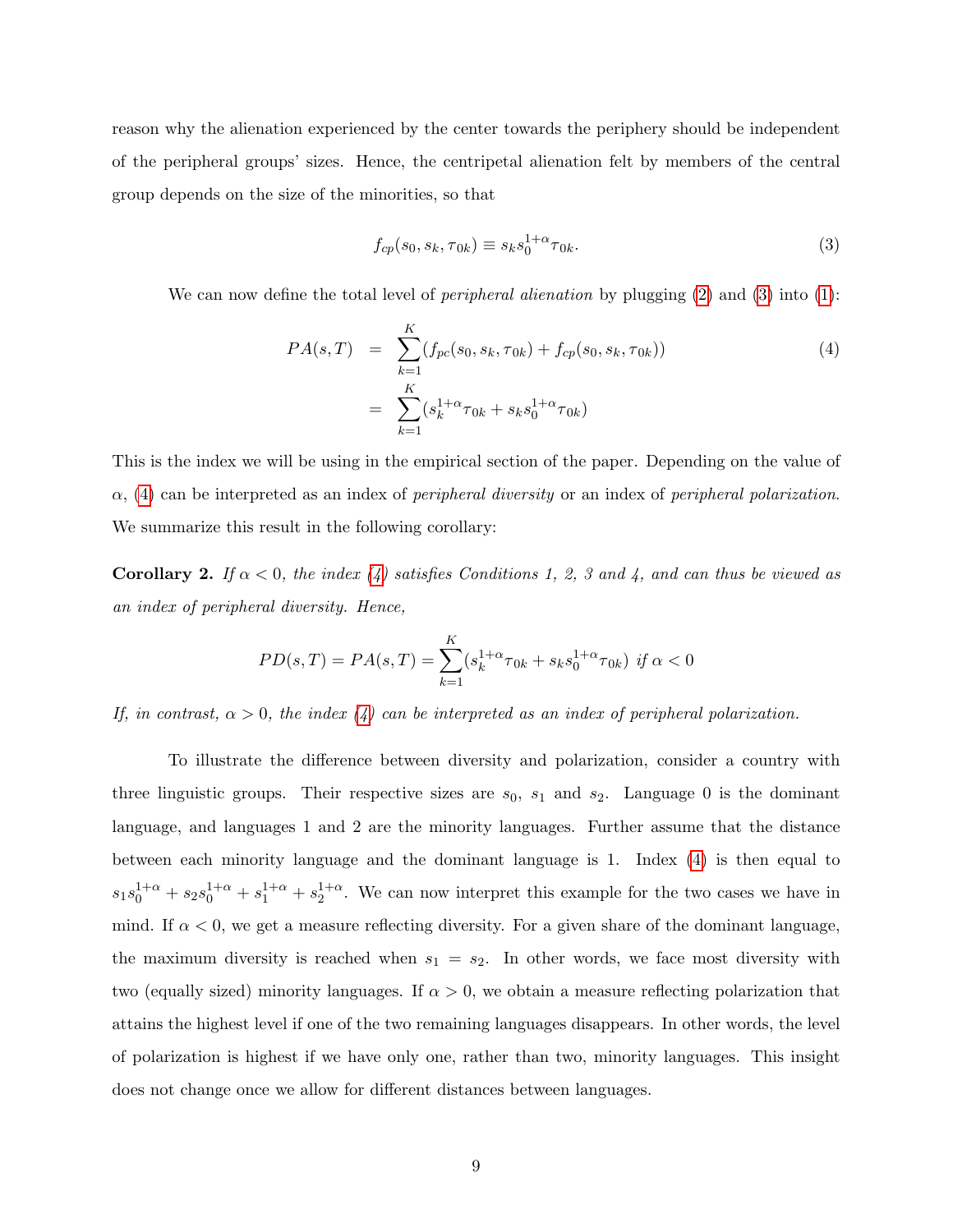### 2.3 Peripheral Diversity, Public Goods and Transfers

Denote the income of individual i by  $y_i$ . Average income is y, and median income is  $y_m$ , where  $y_m < y$ . The government provides everyone with the same level of public goods and lump-sum transfers. All individuals have the same preferences over public consumption  $(G)$  and private consumption  $(c)$ , represented by the quasi-linear utility function

$$
u(G, c) = 2G^{1/2} + c.
$$

The government pays for public goods and transfers through a proportional tax. The cost of public goods is increasing in the political conflict incurred to reach an agreement. Our discussion in the introduction suggests that this political conflict often has a markedly center-periphery character. For example, the center and the periphery may have long drawn-out discussions about which language to use in schools and hospitals, or it may take many fights for both sides to agree on the shape of the country's road network. We therefore postulate that the cost of the public goods is proportional to the tension individuals from the periphery feel towards the center,  $\sum_{k=1}^{K} s^{1+\alpha} \tau_{0k}$ , and the tension individuals from the center feel towards the periphery,  $\sum_{k=1}^{K} s_k s_0^{1+\alpha} \tau_{0k}$ . That is, the cost of the public good,  $p$ , is an increasing function of the peripheral index,  $PD$ ; for simplicity, we assume that  $p = PD$ .

Collecting taxes is challenging in diverse societies. We assume that the cost of tax enforcement is an increasing function of the average linguistic distance between individuals in society,  $\sum_{k} \sum_{l} s_l s_k d_{lk}$ . This captures the idea in La Porta et al. (1999) and Alesina et al. (2003) that people are less tax compliant in more diverse societies. In addition, the cost of tax enforcement is assumed to be increasing in the tax rate,  $t$ . Hence, a tax rate  $t$  will generate government income  $ty(1-\gamma t\sum_k\sum_l s_l s_k d_{lk}),$  where  $\gamma > 0$  and  $\gamma\sum_k\sum_l s_l s_k d_{lk} < 1$ . Notice that  $\sum_k\sum_l s_l s_k d_{lk}$  is nothing else than Greenberg's B-index, which measures the average linguistic distance between two randomly picked individuals. Hence,  $B = \sum_{k} \sum_{l} s_l s_k d_{lk}$ . The society's budget constraint can then be written as

$$
(PD)G + r = ty(1 - \gamma tB).
$$

The society has to choose the level of public good,  $G$ , the income tax rate,  $t$ , and the transfer that each individual receives, r. The optimal policy  $(G, t, r)$  for an individual with income  $y_i < y$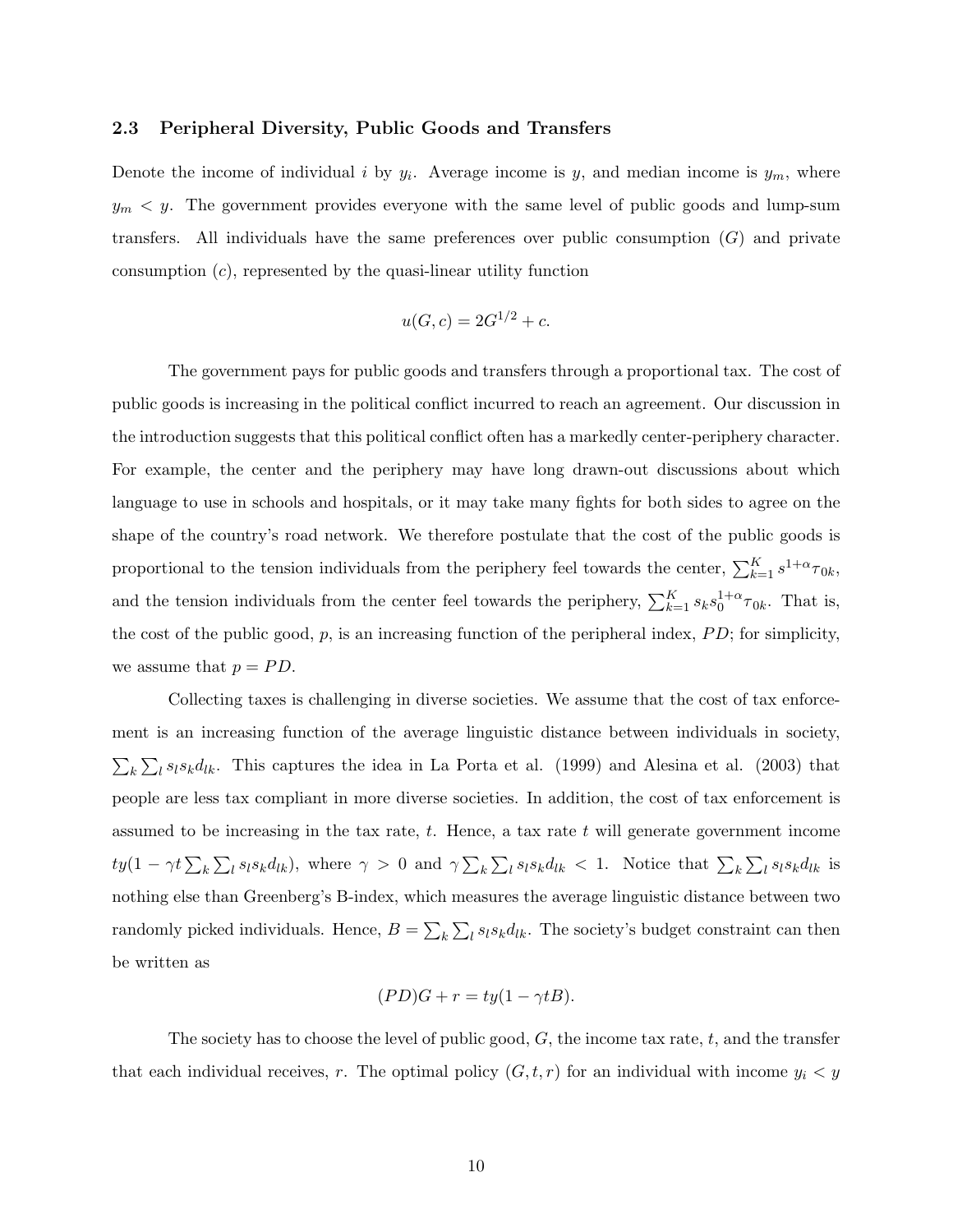is the outcome of the following optimization problem

$$
\max_{G,t,r} \quad 2G^{1/2} + (1-t)y_i + r
$$
  
s.t. 
$$
(PD)G + r = ty(1 - \gamma tB)
$$

$$
0 \le t \le 1.
$$

The first order conditions for an interior solution of this problem yield

<span id="page-10-0"></span>
$$
G = \left(\frac{1}{PD}\right)^2 \tag{5}
$$

$$
t = \frac{y - y_i}{2\gamma B y} \tag{6}
$$

$$
r = -(PD)G + ty(1 - t\gamma B). \tag{7}
$$

Note that condition  $t \leq 1$  implies that an interior solution satisfies

$$
\frac{y - y_i}{y} \le 2\gamma B
$$

and that the level of public good  $G$  does not depend on the tax rate  $t$ . Furthermore, equations [\(5\)](#page-10-0) and [\(7\)](#page-10-0) imply that

<span id="page-10-1"></span>
$$
r = ty(1 - t\gamma B) - \frac{1}{PD}
$$
\n<sup>(8)</sup>

so that for a given tax rate  $t$  all individuals agree on the optimal level of transfers  $r$ . Thus, the tax rate  $t$  is the only variable to be determined. We can write the corresponding indirect utility function as

$$
v(t; y_i) = \frac{1}{PD} + (1 - t)y_i + ty(1 - t\gamma B).
$$

We assume that  $(G, t, r)$  coincides with the ideal policy of a median voter. Since the optimal tax rate t is a decreasing function of  $y_i$  and  $\frac{\partial^2 v(t_i y_i)}{\partial t^2} = -\gamma By < 0$ , existence of a median voter is guaranteed. That median voter coincides with the individual who has the median income  $y_m$ .

From [\(5\)](#page-10-0) it is obvious that

<span id="page-10-3"></span>
$$
\frac{dG}{dPD} < 0 \text{ and } \frac{dG}{dB} = 0. \tag{9}
$$

Combining [\(6\)](#page-10-0) and [\(8\)](#page-10-1), for the median income agent we can write

<span id="page-10-2"></span>
$$
r = -\frac{1}{PD} + \left(\frac{y - y_m}{4\gamma B}\right) \left(1 + \frac{y_m}{y}\right). \tag{10}
$$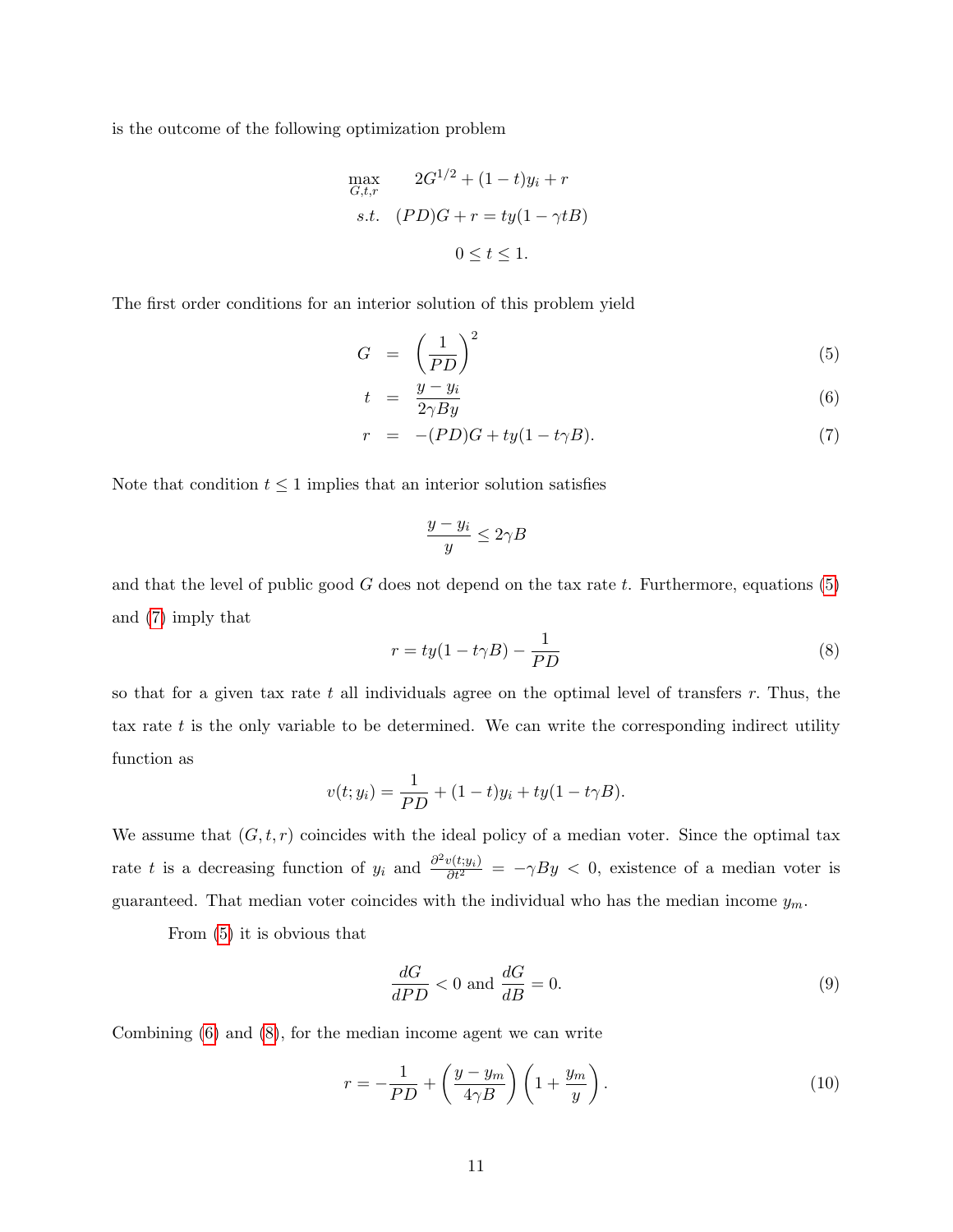Given that  $y_m < y$ , from [\(10\)](#page-10-2) it follows that

<span id="page-11-0"></span>
$$
\frac{dr}{dPD} > 0 \text{ and } \frac{dr}{dB} < 0. \tag{11}
$$

Before turning to the empirics, it is useful to provide some intuition for our findings in [\(9\)](#page-10-3) and [\(11\)](#page-11-0). When peripheral diversity increases, the cost of public goods goes up, but the cost of enforcing taxes does not change. As a result, the drop in public goods provision, due to its higher price, is compensated by an increase in transfers. When, instead, overall diversity goes up, collecting taxes becomes more expensive. The quasi-linear nature of the preference function then implies that the provision of public goods does not change, so that the lower tax revenues must entail a lower level of transfers.

### 3 Empirical Analysis

In our empirical analysis we explore the relation between peripheral diversity, overall diversity, public goods provision and redistribution through transfers. In particular, we test whether greater peripheral diversity is associated with worse public goods provision, but higher levels of transfers. We also test whether higher overall diversity is associated with lower transfers. Before doing so, we discuss how to measure linguistic distances and which parameter values to use to measure peripheral diversity [\(4\)](#page-8-1).

#### 3.1 Linguistic Distances and Parameter Values

Using language trees, Fearon (2003) and Desmet, Ortuño-Ortín and Weber (2009) measure the distance between languages  $l$  and  $k$  as:

$$
\tau_{lk} = 1 - \left(\frac{b_{lk}}{m}\right)^{\delta} \tag{12}
$$

where  $b_{lk}$  is the number of shared branches between l and k, m is the maximum number of branches between any two languages, and  $\delta$  is a parameter that determines how fast the distance declines as the number of shared branches increases. Data on language trees come from the Ethnologue project (Gordon, 2005). The parameter  $\delta$  determines the curvature of the distance function. Lower values of  $\delta$  imply a more convex function, meaning that linguistic distances only become important when two languages are sufficiently apart. Fearon (2003) uses a value of  $\delta = 0.5$ , whereas Desmet, Ortuño-Ortín and Weber (2009) use a value of  $\delta = 0.05$  in the case of transfers. Since our interest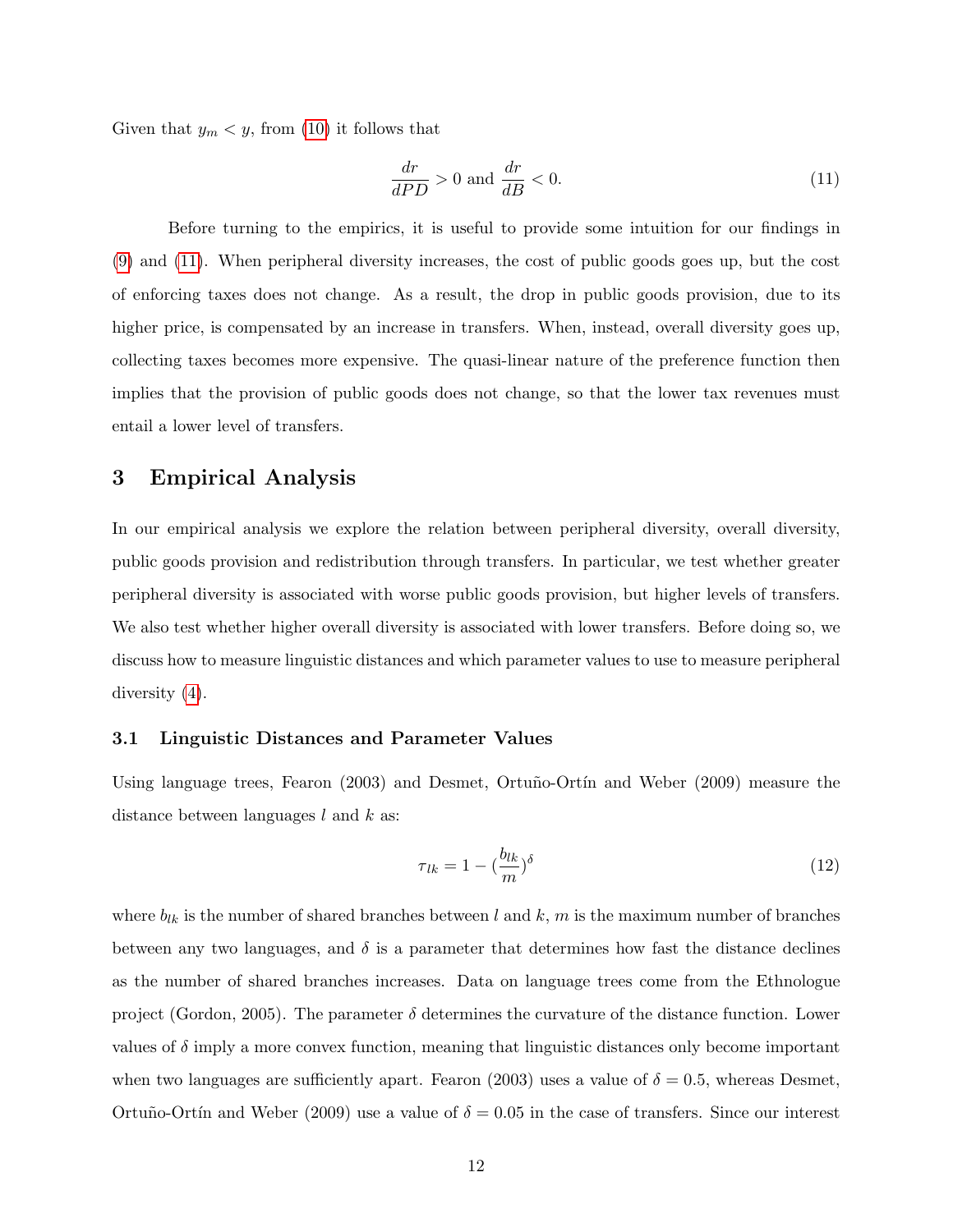goes beyond transfers and includes public goods, we use the more standard Fearon value of  $\delta = 0.5$ as our benchmark, but explore other values in our robustness checks. As for the value of  $\alpha$ , our focus is on peripheral diversity, rather than peripheral polarization. We therefore choose a value of  $\alpha = -0.5$ .

### 3.2 Peripheral Diversity and Greenberg's B-Index

Using data from Ethnologue (Gordon, 2005), Table A.1 shows the values of peripheral diversity  $(\alpha = -0.5 \text{ and } \delta = 0.5)$  and Greenberg's B-Index ( $\delta = 0.5$ ) for 226 countries. The correlation between the two indices is 0.73. Though high, it is enough to introduce notable differences between both. Some countries have a relatively high degree of peripheral diversity, but a relatively low degree of overall diversity. For example, Mexico ranks 22 in terms of peripheral diversity, but only 153 in terms of Greenberg's B-index. Likewise, Russia ranks 38 in terms of peripheral diversity, but 117 in terms of Greenberg's B-index. Some countries exhibit the opposite pattern, with relatively low degrees of peripheral diversity, in spite of having relatively high levels of Greenberg's B-index. Examples include Belize and Bolivia.

### 3.3 Public Goods, Peripheral Diversity and Greenberg's B-Index

Table 1 reports our benchmark regression of public goods on Greenberg's B-index and peripheral diversity. To give a broad overview of different public goods, we include two related to health (child mortality and measles immunization), two related to education (illiteracy and school attainment) and two related to infrastructure (access to improved sanitation and road density). In addition to our variables of interest, we also control for GDP per capita, regional dummies, absolute latitude and roughness of terrain. In general the data cover the period 1990-2010. Appendix B provides a detailed description of the data sources and their time spans. As expected, Table 1 shows that, whenever statistically significant, income per capita and distance from the equator (absolute latitude) improve public goods outcomes, whereas roughness of terrain worsens them. As for the regional dummies, sub-Saharan Africa fares worst.

Turning to our two variables of interest, we find that peripheral diversity tends to worsen outcomes. In all but two of the cases, the effect is statistically significant at the 5% level. In one of the remaining cases — school attainment — the effect is still statistically significant at the  $10\%$ level, whereas in the other case — road density — the effect is statistically insignificant. As for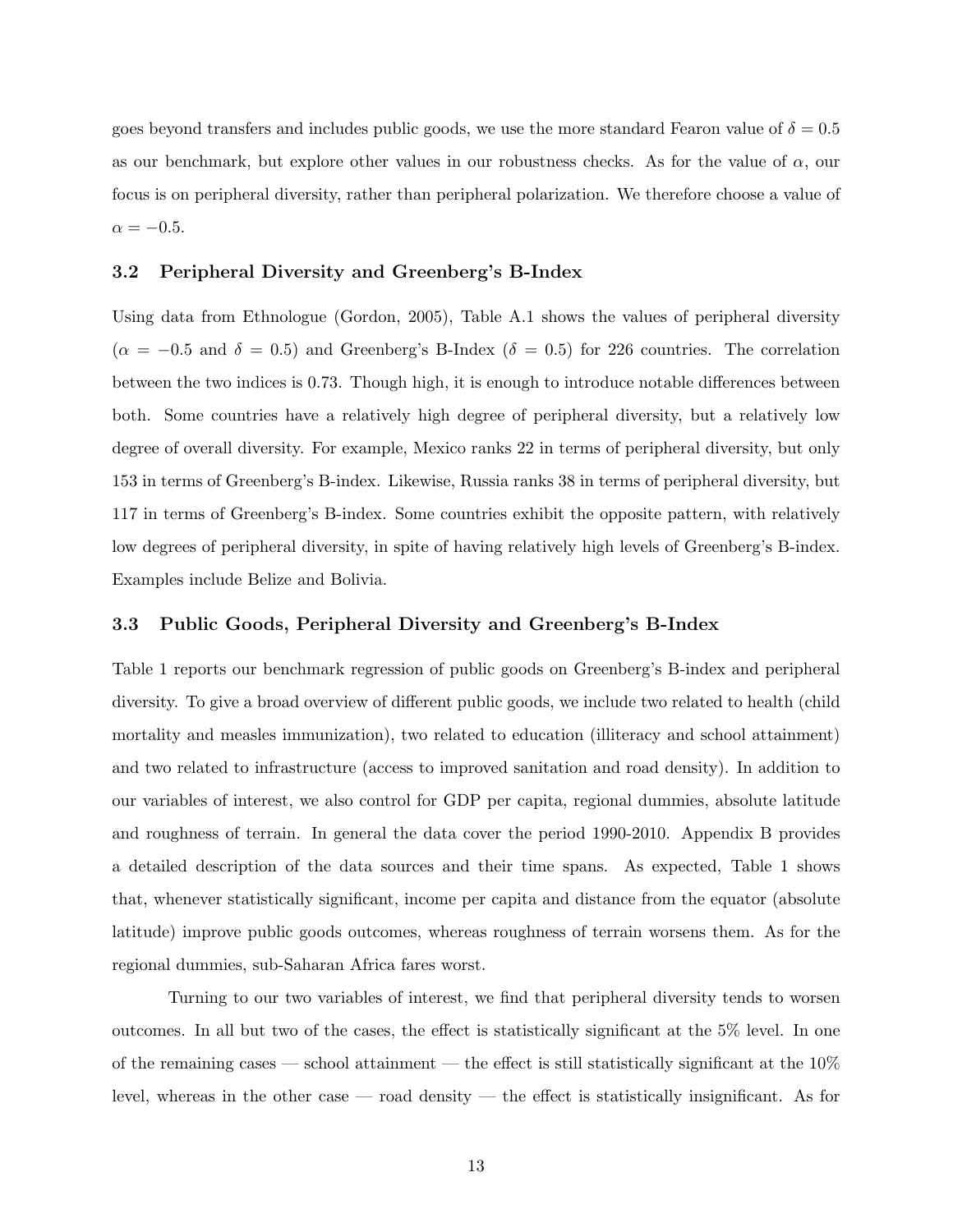Greenberg's B-index, its effect is statistically insignificant. These results are in line with our theory: as shown by [\(9\)](#page-10-3) and [\(11\)](#page-11-0), a higher degree of peripheral diversity worsens the provision of public goods, whereas a greater level of overall diversity has no effect.

In terms of its economic effects, peripheral diversity is by no means trivial. The standardized  $\beta$  values on peripheral diversity range from 7% in the case of child mortality to -31% in the case of measles immunization. This means that a one standard deviation increase in peripheral diversity increases child mortality by 7% of its standard deviation, and it lowers the measles immunization rate by 31% of its standard deviation. To put these numbers in context, in the case of child mortality, a one standard deviation increase in peripheral diversity has about one-tenth of the effect of a one standard deviation decrease in GDP per capita. In contrast, in the case of measles immunization, a one standard deviation increase in peripheral diversity has a larger effect than a one standard deviation decrease in GDP per capita.

We now perform three types of robustness checks. First, we run the same regressions, but include a broader set of regressors. In particular, we add legal origin and religious composition. As can be seen in Table 2, our findings are unchanged. Second, we include Greenberg and peripheral diversity separately. Table 3 reports the results. When only including Greenberg's B-index (Panel A), its effect tends to worsen public goods. Two out of the six outcomes yield coefficients that are statistically significant at the 1% level, two other outcomes give coefficients that are statistically significant at the 10% level, and the remaining two are not significant. When only including peripheral diversity (Panel B), its effect also tends to worsen public goods. Four out of the six outcomes give coefficients that are statistically significant at the 1% level, one other at the 10% level, and the remaining one is not significant. It is not surprising that when including Greenberg's B-index and PD separately, both tend to be negatively associated with outcomes. After all, Greenberg's B-index and PD are positively correlated. Note, furthermore, that the  $R^2$  values tend to be slightly higher for the regressions that include PD than for those that include Greenberg's B-index. Hence, not surprisingly, when both are jointly included, as in Table 1, PD trumps Greenberg's B-index. Third, we look at different values of  $\delta$ . Recall that lower values of  $\delta$  imply that linguistic distances only become important when two languages have only few branches in common. Table 4 reports results for  $\delta = 0.1$  (Panel A) and  $\delta = 0.9$  (Panel B). The results do not change much: the lower value of  $\delta$  gives slightly more significant results for PD than the higher value of  $\delta$ , but the difference is small.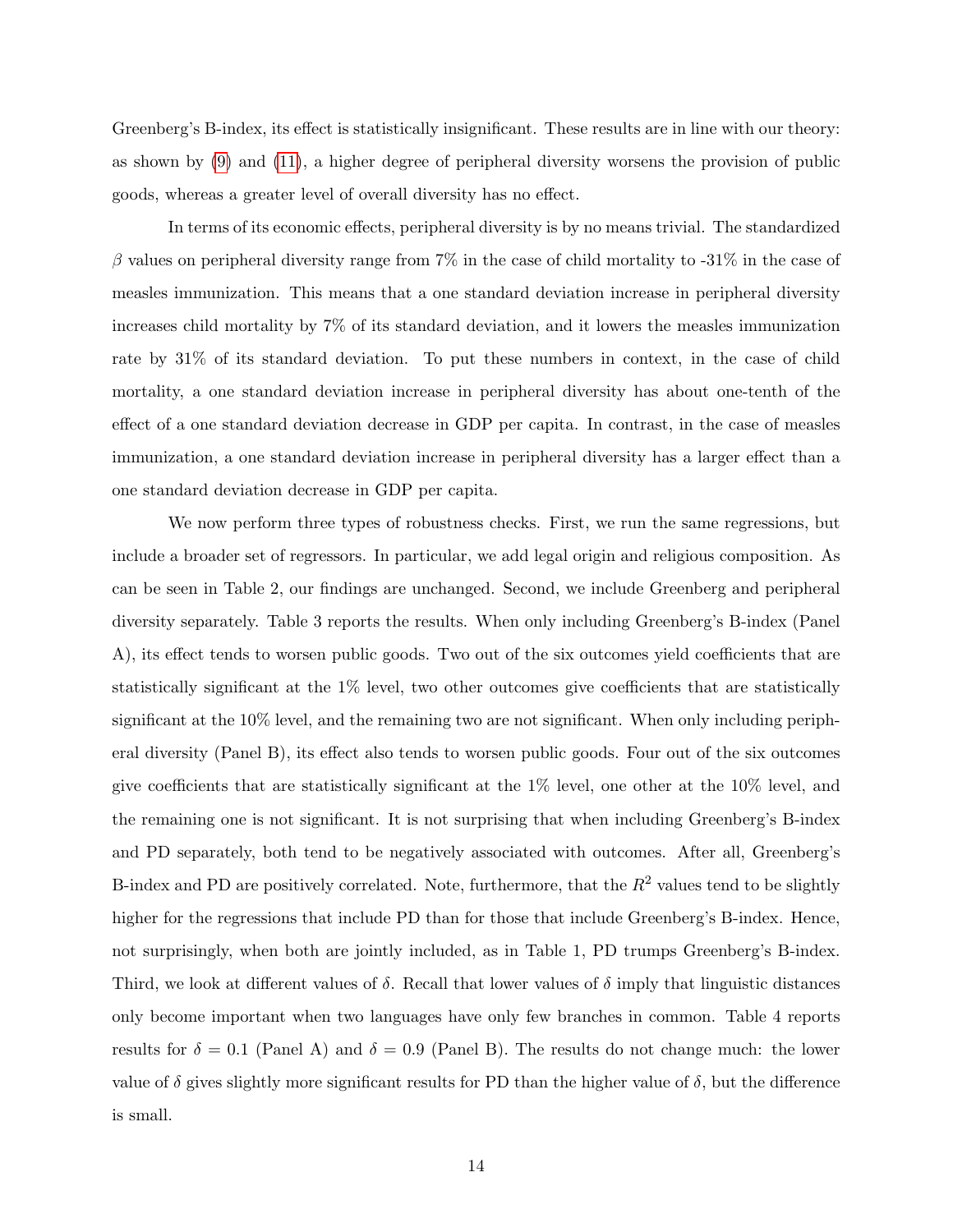### 3.4 Transfers, Peripheral Diversity and Greenberg's B-Index

We now turn to analyzing the relation between peripheral diversity, Greenberg's B-index and transfers. Our dependent variable is transfers  $\&$  subsidies as a share of GDP.<sup>[7](#page-14-0)</sup> As in the case of public goods, the data cover the period 1990-2000. Table 5 reports the results. In column (1), where we control for GDP per capita, latitude, roughness of terrain and regional dummies, we find that transfers tend to go down when Greenberg's B-index increases. In contrast, transfers tend to increase when peripheral diversity is higher. Both coefficients are statistically significant at the 1% level. These findings are consistent with our theoretical results [\(9\)](#page-10-3) and [\(11\)](#page-11-0). The rest of the columns of Table 5 analyze the robustness of our findings by including different sets of controls, such as population size, legal origin, religious composition, and share of the population 65 years and older. Our results are unchanged.

The magnitudes of the effects are economically meaningful. Focusing on column (3), the standardized  $\beta$  on peripheral diversity is 15%, and the standardized  $\beta$  on Greenberg's B-index is -25%. This means that a one standard deviation increase in peripheral diversity raises transfers by 15% of its standard deviation, whereas a one standard deviation increase in Greenberg's B-index lowers transfers by 25% of its standard deviation. To put these figures into context, a one standard increase in GDP per capita raises transfers by 53% of its standard deviation. Hence, the roles of peripheral diversity and Greenberg's B-index are quantitatively relevant.

We run two further robustness checks. First, we include Greenberg's B-index and peripheral diversity as two separate regressors. For each case, we rerun the regressions of column (1) and column (6) of Table 5. The results can be seen in Table 6. Results are weaker, and most often statistically insignificant. This is not surprising: since Greenberg's B-index and peripheral diversity are positively correlated, but have opposite effects when included jointly, their effects when included separately are ambiguous. Second, we analyze how our results change when we take different values of  $\delta$ . Table 7 reports the results. Our findings are largely unchanged, though somewhat weaker for low values of  $\delta$ .

<span id="page-14-0"></span><sup>&</sup>lt;sup>7</sup>In the text we refer to the variable as simply "transfers" but there is a difference between both: if the beneficiary is an individual, it is a "transfer"; if the beneficiary is a business, it is a 'subsidy." The data do not allow us to look at transfers separately (Desmet, Ortuño-Ortín and Weber, 2009).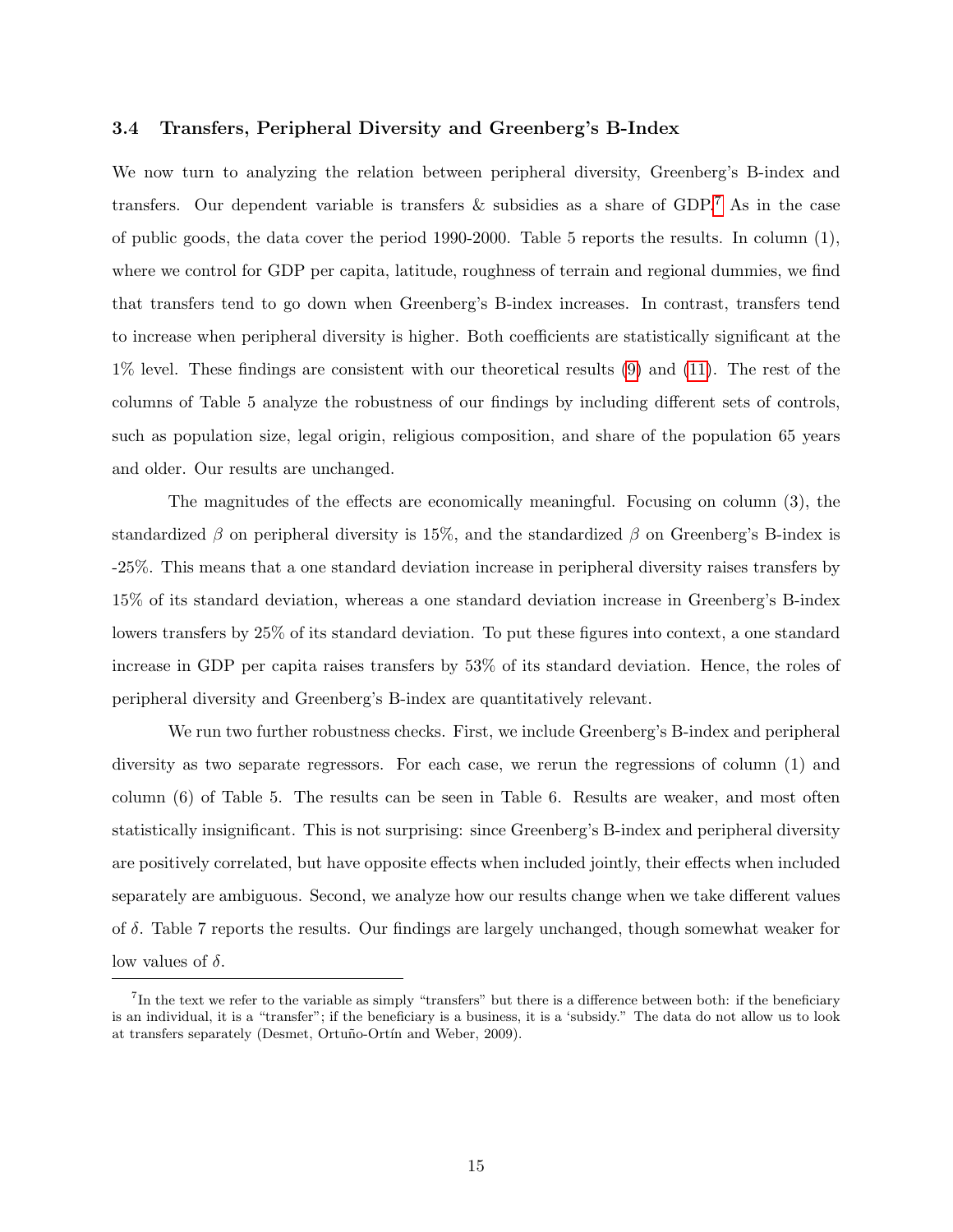## 4 Concluding Remarks

In this paper we have proposed a theory that analyzes the relation between diversity, public goods and transfers. Following the existing literature, the theory assumes that people are less willing to pay taxes in countries with high degrees of overall diversity. In addition to this standard argument, we have advanced the hypothesis that in countries that suffer from greater antagonism between the center and the periphery it is harder to reach a political agreement on public goods than on transfers. To distinguish between these two arguments, we have defined two types of diversity: a country's overall diversity which captures the tension between all individuals and affects the willingness to pay taxes; and a country's peripheral diversity which captures the tension between the center and the periphery and affects the cost of providing public goods.

Our simple theory has yielded four predictions: greater peripheral diversity lowers public goods provision but increases transfers, whereas greater overall diversity has no effect on public goods provision but lowers transfers. Our empirical analysis has provided evidence in support of these theoretical predictions. An important conclusion is that public goods and transfers are substitutes in their relation to a change in peripheral diversity.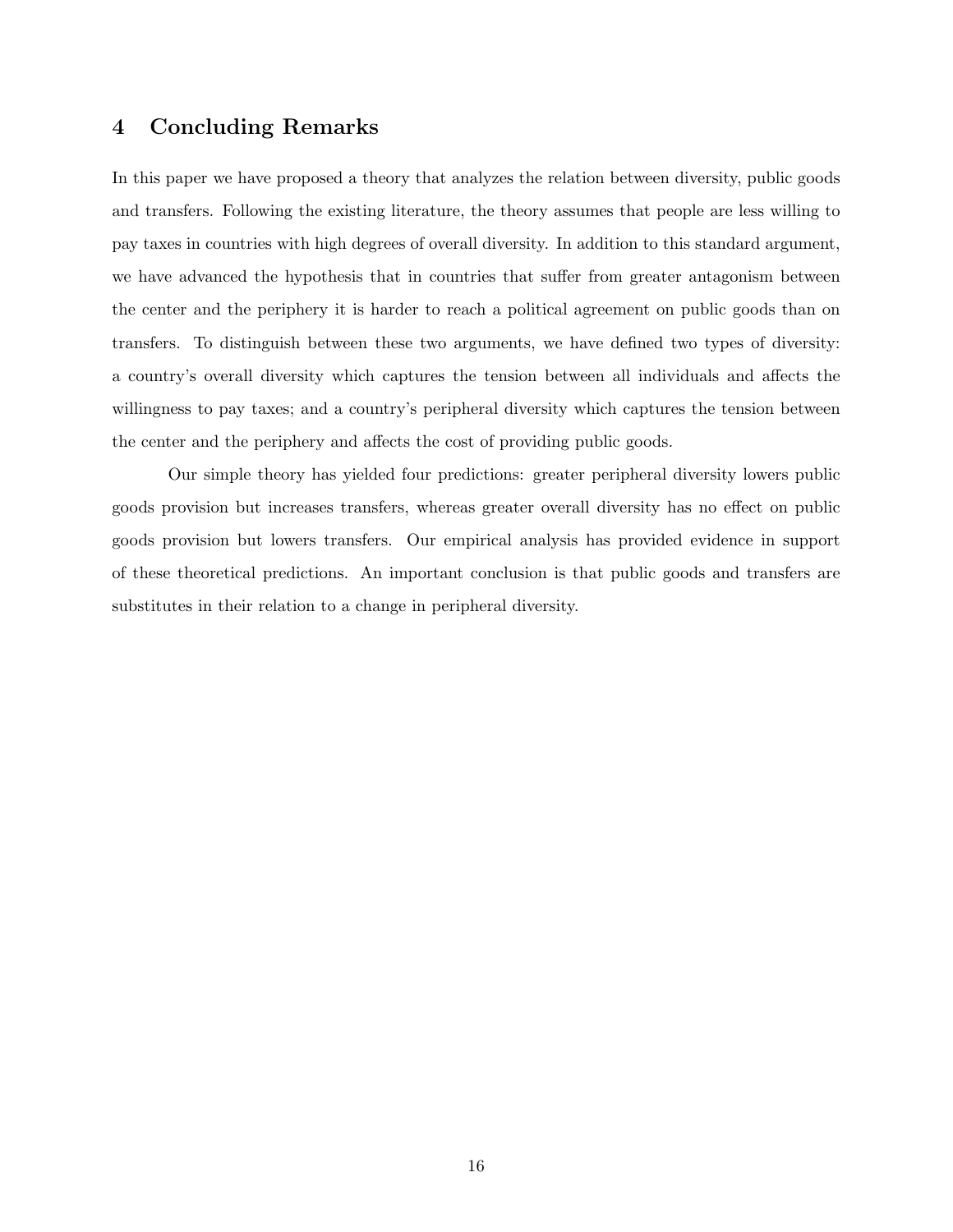## References

- [1] Alesina, A., Devleeschauwer, A., Easterly, W., Kurlat, S., and R. Wacziarg, 2003. "Fractionalization", Journal of Economic Growth, 8, 155-194.
- [2] Desmet, K., Ortuño-Ortín, I. and S. Weber, 2005. "Peripheral Diversity and Redistribution," CEPR Discussion Papers 5112.
- [3] Desmet, K., Ortuño-Ortín, I. and S. Weber, 2009. "Linguistic Diversity and Redistribution," Journal of the European Economic Association, 7, 1291-1318.
- [4] Esteban, J-M., and D. Ray, 1994. "On the Measurement of Polarization", Econometrica, 62, 819-851.
- [5] Fearon, J.D., 2003. "Ethnic and Cultural Diversity by Country", Journal of Economic Growth, 8, 195-222.
- [6] Gordon, R. G., Jr., 2005. Ethnologue: Languages of the World, 15th edition, Dallas, Texas: SIL International.
- [7] Greenberg, J.H., 1956. "The Measurement of Linguistic Diversity", Language, 32, 109-115.
- [8] Gwartney, J., Lawson, R., and J. Hall, 2012. Economic Freedom of the World: 2012 Annual Report, Fraser Institute.
- [9] La Porta, R., Lopez de Silanes, F., Shleifer, A., and R. Vishny, 1999. "The Quality of Government", Journal of Law, Economics and Organization, 15, 222-279.
- [10] La Porta, R., Lopez de Silanes, F., and A. Shleifer. 2008. "The Economic Consequences of Legal Origins." Journal of Economic Literature, 46, 285-332.
- [11] Reynal-Querol, M., 2002. "Ethnicity, Political Systems, and Civil Wars," Journal of Conflict Resolution, 46, 29-54.
- [12] Shannon, C.E., 1949. The Mathematical Theory of Communication. University of Illinois Press.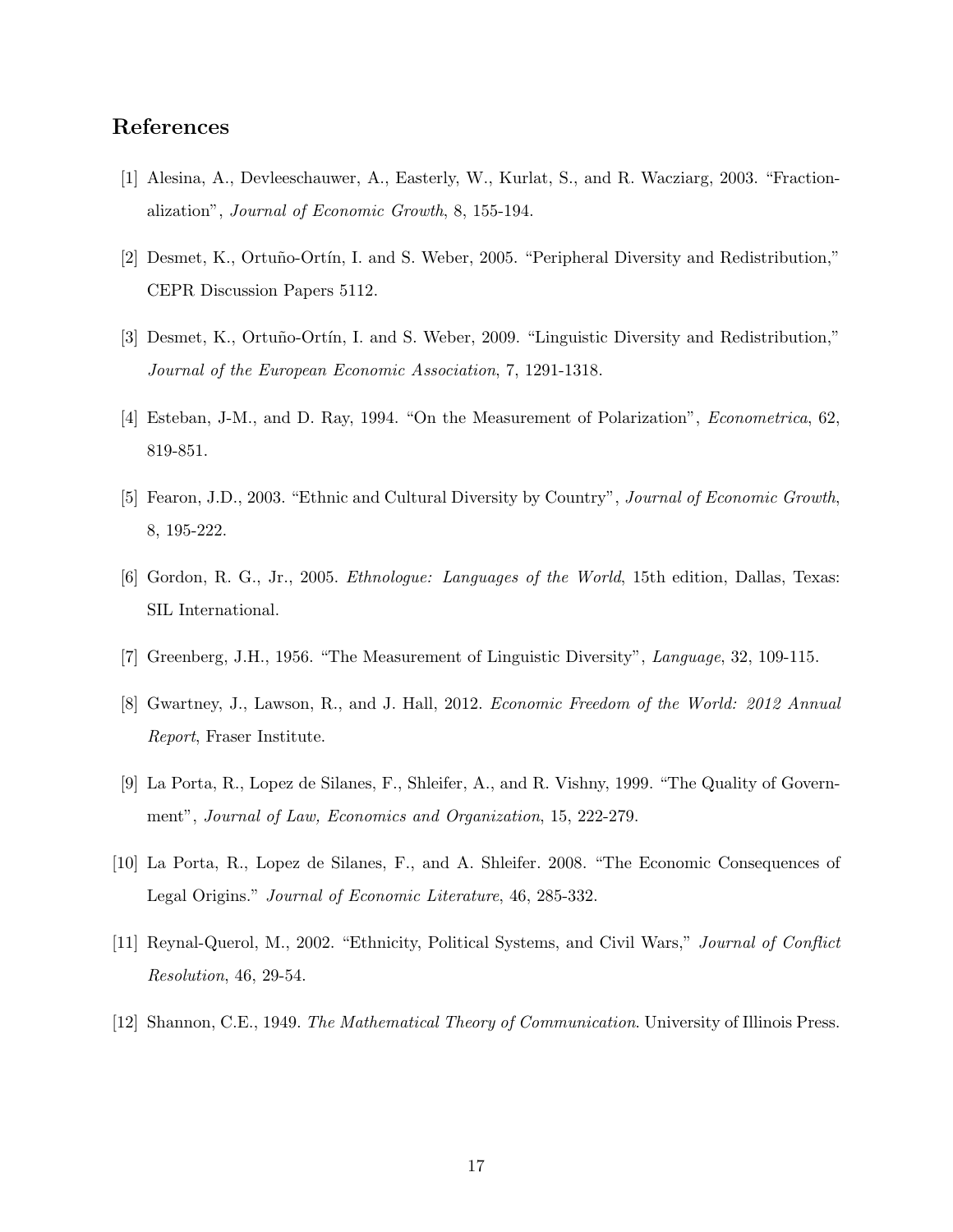|                             | (1)              | (2)          | (3)               | (4)               | (5)               | (6)          |
|-----------------------------|------------------|--------------|-------------------|-------------------|-------------------|--------------|
|                             |                  | Measle       |                   |                   | % Access          | Roads (km    |
|                             | <b>Log Child</b> | Immunization | <b>Illiteracy</b> | <b>Log School</b> | to                | per 1,000    |
|                             | <b>Mortality</b> | Rate         | Rate              | <b>Attainment</b> | <b>Sanitation</b> | population)  |
| <b>Greenberg's B-Index</b>  | 0.174            | $-2.645$     | 2.471             | 0.104             | 6.471             | $-1.051$     |
|                             | [0.90]           | $[-0.50]$    | [0.36]            | [0.73]            | [0.82]            | $[-0.26]$    |
| <b>Peripheral Diversity</b> | $0.043**$        | $-2.663***$  | $1.518**$         | $-0.024*$         | $-3.291***$       | 0.492        |
|                             | [2.59]           | $[-3.53]$    | [2.42]            | $[-1.94]$         | $[-4.31]$         | [1.47]       |
| Log GDP per Capita          | $-0.480***$      | $2.537***$   | $-6.126***$       | $0.140***$        | $10.754***$       | 2.358***     |
| $(1990 - 2000)$             | [-16.57]         | [3.08]       | -6.461            | [7.04]            | [9.09]            | [5.21]       |
| Absolute latitude           | $-0.010***$      | 0.072        | $-0.449***$       | $0.007***$        | 0.110             | $0.198**$    |
|                             | $-2.68$ ]        | [1.04]       | $-3.91$ ]         | $[2.65]$          | [0.83]            | [2.57]       |
| Terrain Roughness           | $-0.267*$        | 0.143        | $-14.866***$      | 0.253             | 3.959             | $-3.956*$    |
|                             | [-1.96]          | [0.03]       | $-2.65$ ]         | $[1.20]$          | [0.58]            | $[-1.90]$    |
| Latin America and Carribean | $-0.001$         | 1.922        | $-8.813**$        | $0.168*$          | $-3.757$          | 1.879        |
|                             | $[-0.01]$        | [0.75]       | $-2.24$ ]         | [1.68]            | $[-0.81]$         | [0.88]       |
| Sub-Saharan Africa          | $0.493***$       | $-10.663***$ | 3.580             | $-0.070$          | $-25.352***$      | 3.394        |
|                             | [3.61]           | $[-3.50]$    | [0.78]            | $[-0.60]$         | $[-4.88]$         | [1.59]       |
| East and Southeast Asia     | $-0.437***$      | 3.667        | $-16.050***$      | 0.129             | $-2.985$          | $-1.809$     |
|                             | $-2.82$ ]        | [0.97]       | $[-3.59]$         | $[1.44]$          | $[-0.50]$         | $[-0.73]$    |
| Constant                    | 7.393***         | $67.122***$  | 79.036***         | $0.592***$        | $-9.663$          | $-17.073***$ |
|                             | [26.18]          | [9.11]       | [7.56]            | [2.71]            | $[-0.83]$         | [-3.93]      |
| Observations                | 171              | 171          | 140               | 137               | 172               | 172          |
| R-squared                   | 0.8852           | 0.5457       | 0.6176            | 0.6365            | 0.7804            | 0.3892       |

**Table 1 – Public Goods, Greenberg's B-Index and Peripheral Diversity**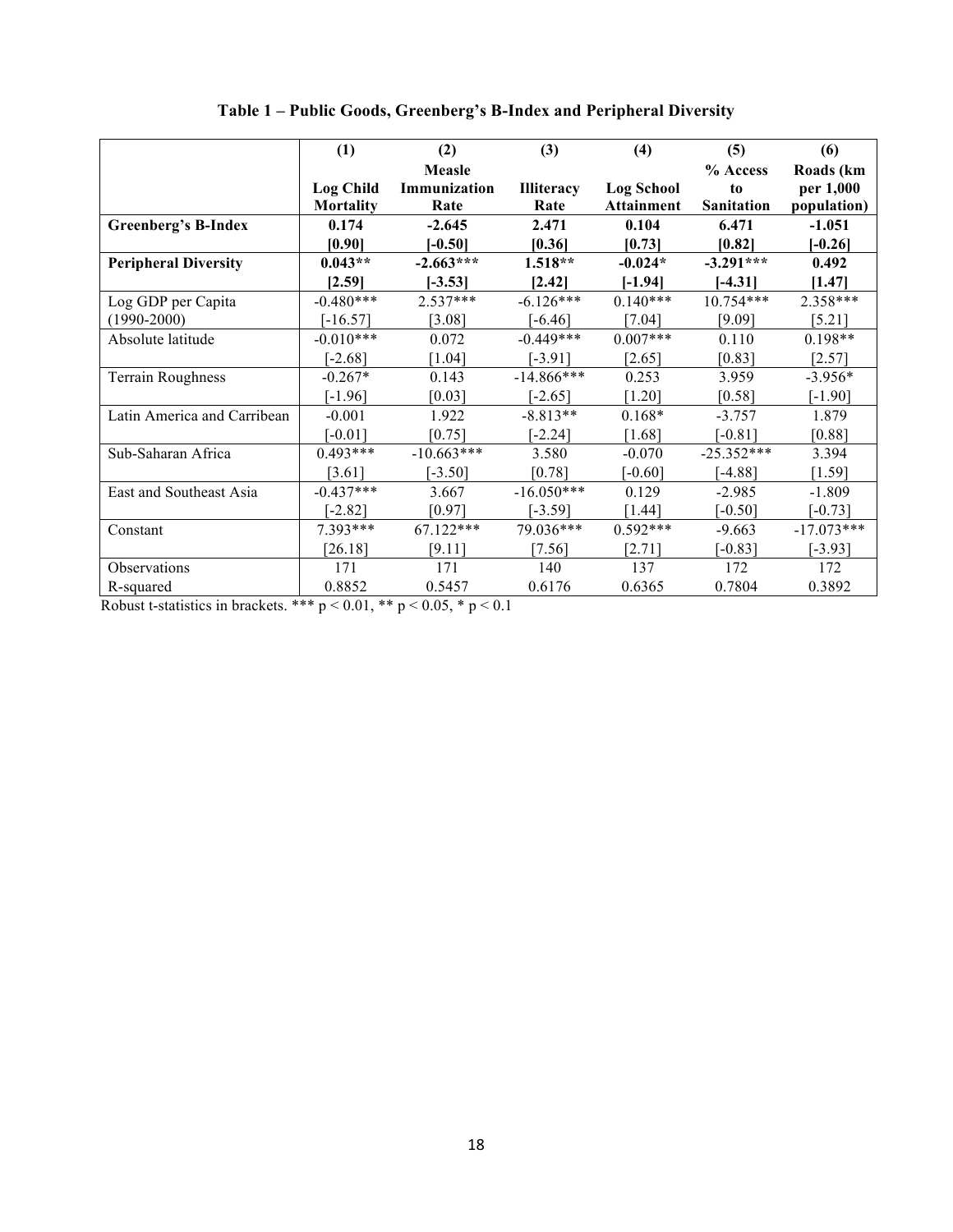|                             | (1)              | (2)           | (3)               | (4)               | (5)               | (6)         |
|-----------------------------|------------------|---------------|-------------------|-------------------|-------------------|-------------|
|                             |                  | <b>Measle</b> |                   |                   | % Access          | Roads (km   |
|                             | <b>Log Child</b> | Immunization  | <b>Illiteracy</b> | <b>Log School</b> | to                | per 1,000   |
|                             | <b>Mortality</b> | Rate          | Rate              | <b>Attainment</b> | <b>Sanitation</b> | population) |
| <b>Greenberg's B-Index</b>  | 0.098            | $-6.335$      | $-1.448$          | 0.179             | 0.661             | 2.563       |
|                             | [0.51]           | $[-1.34]$     | $[-0.22]$         | [1.46]            | [0.09]            | [0.60]      |
| <b>Peripheral Diversity</b> | $0.041*$         | $-2.220***$   | $2.036***$        | $-0.033**$        | $-2.137**$        | $-0.252$    |
|                             | [1.93]           | $[-3.03]$     | [2.70]            | $[-2.25]$         | $[-2.45]$         | $[-0.62]$   |
| Log GDP per Capita          | $-0.474***$      | $3.800***$    | $-6.887***$       | $0.163***$        | $13.661***$       | $1.690***$  |
| $(1990 - 2000)$             | $[-12.74]$       | [3.90]        | $[-7.43]$         | [8.13]            | [9.92]            | [4.17]      |
| Absolute latitude           | $-0.005$         | 0.001         | 0.053             | $-0.000$          | 0.015             | 0.126       |
|                             | $[-0.99]$        | [0.01]        | [0.40]            | $[-0.04]$         | [0.09]            | [1.54]      |
| <b>Terrain Roughness</b>    | $-0.164$         | 1.683         | $-13.387***$      | 0.210             | 5.462             | $-3.379$    |
|                             | $[-1.24]$        | [0.39]        | $[-2.94]$         | [1.12]            | [0.77]            | $[-1.58]$   |
| Latin America and Carribean | 0.183            | 3.923         | $-0.021$          | 0.047             | 2.616             | $-1.379$    |
|                             | [1.31]           | [1.34]        | $[-0.01]$         | [0.48]            | [0.47]            | $[-0.59]$   |
| Sub-Saharan Africa          | $0.645***$       | $-7.257**$    | $9.575**$         | $-0.193*$         | $-16.469***$      | 0.311       |
|                             | [4.69]           | $[-2.21]$     | [2.26]            | $[-1.74]$         | $[-2.80]$         | [0.16]      |
| East and Southeast Asia     | $-0.170$         | 2.514         | $-4.208$          | $-0.109$          | $-2.958$          | $-1.187$    |
|                             | $[-0.95]$        | [0.60]        | $[-0.78]$         | $[-0.92]$         | $[-0.39]$         | $[-0.45]$   |
| Socialist legal origin      | 0.017            | 2.939         | $-17.609***$      | $0.233***$        | 14.770***         | 0.231       |
|                             | [0.11]           | [0.85]        | $[-4.01]$         | [2.86]            | [3.11]            | [0.11]      |
| French legal origin         | 0.063            | $-7.043***$   | 4.250             | $-0.143***$       | $-0.398$          | $-0.820$    |
|                             | [0.82]           | $[-2.90]$     | [1.32]            | $[-2.84]$         | $[-0.12]$         | $[-0.62]$   |
| German legal origin         | $-0.128$         | $-13.565***$  |                   | $-0.075$          | $-1.189$          | $-6.975**$  |
|                             | $[-1.10]$        | $[-3.01]$     |                   | $[-0.64]$         | $[-0.22]$         | $[-2.36]$   |
| Scandinavian legal origin   | $-0.551***$      | $-0.182$      |                   | $-0.275***$       | $-0.286$          | 2.235       |
|                             | $[-2.74]$        | $[-0.04]$     |                   | $[-2.66]$         | $[-0.06]$         | $[0.21]$    |
| Share of Protestants        | $0.006**$        | $-0.063$      | $-0.205**$        | 0.002             | $-0.084$          | $0.127*$    |
|                             | [2.42]           | $[-1.24]$     | $[-2.13]$         | [1.22]            | $[-0.99]$         | [1.86]      |
| Share of Roman Catholics    | 0.001            | $-0.013$      | $-0.084$          | $-0.000$          | $-0.007$          | 0.021       |
|                             | [0.55]           | $[-0.37]$     | $[-1.61]$         | $[-0.42]$         | $[-0.14]$         | [1.05]      |
| Share of Muslims            | $0.005***$       | 0.001         | 0.028             | $-0.003**$        | 0.092             | $-0.017$    |
|                             | [3.50]           | [0.03]        | [0.64]            | $[-2.51]$         | $[1.62]$          | $[-0.96]$   |
| Constant                    | $6.898***$       | 61.817***     | 73.975***         | $0.776***$        | $-37.642***$      | $-9.986**$  |
|                             | [20.60]          | [7.46]        | [7.58]            | [3.18]            | $[-2.62]$         | $[-2.52]$   |
| Observations                | 169              | 169           | 138               | 136               | 170               | 170         |
| R-squared                   | 0.9022           | 0.6141        | 0.7308            | 0.7827            | 0.8071            | 0.5007      |

## **Table 2 – Public Goods, Greenberg's B-Index and Peripheral Diversity (Broader Specification)**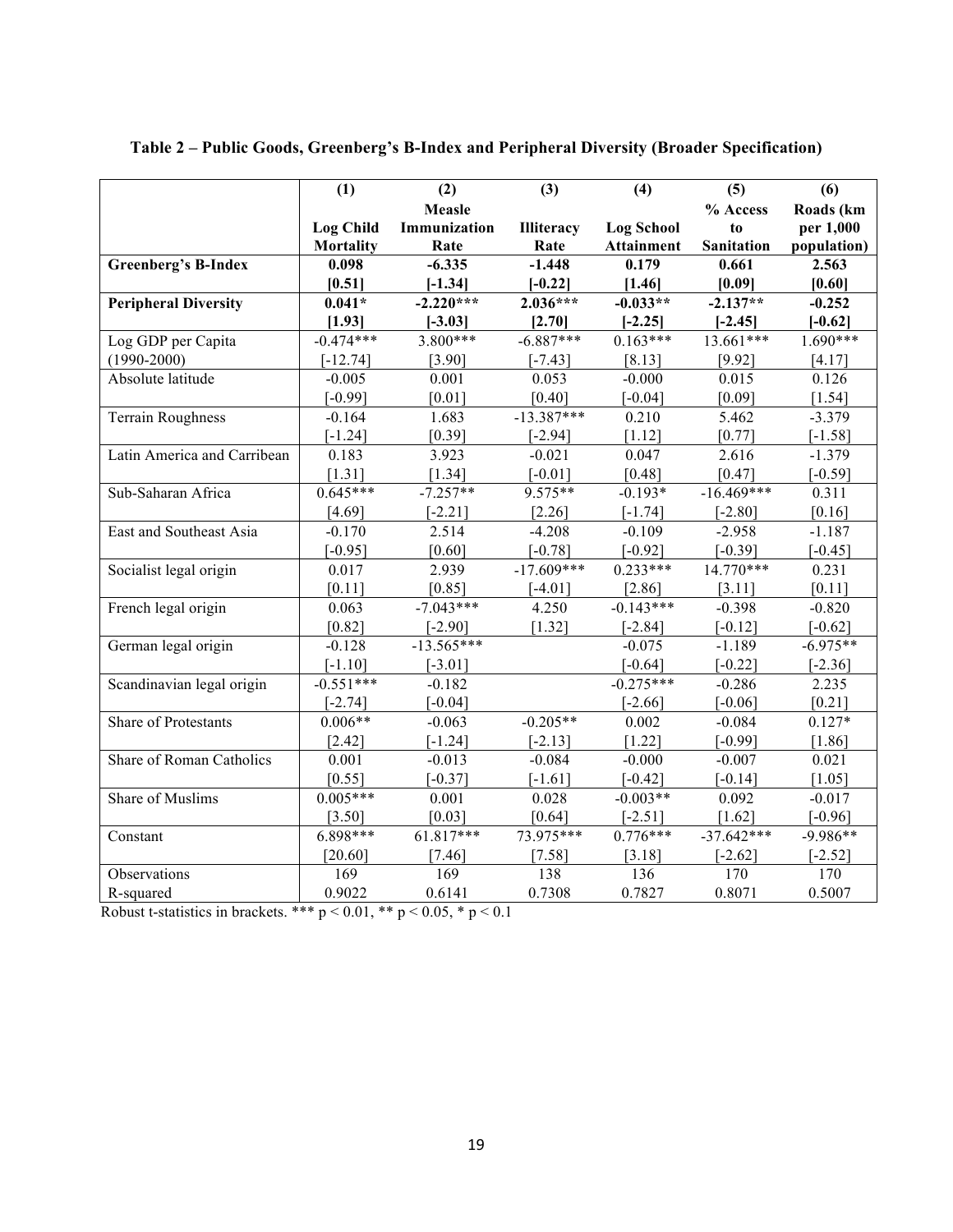## **Table 3 – Public Goods: Greenberg's B-Index and Peripheral Diversity Separately**

# **Panel A: Greenberg's B-Index**

|                             | (1)              | (2)          | (3)               | (4)               | (5)               | (6)          |
|-----------------------------|------------------|--------------|-------------------|-------------------|-------------------|--------------|
|                             |                  | Measle       |                   |                   | % Access          | Roads (km    |
|                             | <b>Log Child</b> | Immunization | <b>Illiteracy</b> | <b>Log School</b> | to                | per 1,000    |
|                             | <b>Mortality</b> | Rate         | Rate              | <b>Attainment</b> | <b>Sanitation</b> | population)  |
| <b>Greenberg's B-Index</b>  | $0.410***$       | $-17.192***$ | $11.002*$         | $-0.027$          | $-11.616*$        | 1.665        |
|                             | [2.68]           | $[-3.67]$    | [1.85]            | $[-0.23]$         | $[-1.71]$         | [0.58]       |
| Log GDP per Capita          | $-0.484***$      | $2.765***$   | $-6.361***$       | $0.142***$        | $10.980***$       | $2.321***$   |
| $(1990 - 2000)$             | [-16.61]         | [3.35]       | $[-6.84]$         | [7.36]            | [9.15]            | [5.18]       |
| Absolute latitude           | $-0.010***$      | 0.080        | $-0.458***$       | $0.008***$        | 0.128             | $0.196**$    |
|                             | $[-2.70]$        | [1.07]       | $[-3.92]$         | [2.69]            | [0.95]            | $[2.54]$     |
| <b>Terrain Roughness</b>    | $-0.264*$        | $-0.061$     | $-14.387**$       | 0.228             | 3.586             | $-3.907*$    |
|                             | $[-1.91]$        | $-0.011$     | $[-2.51]$         | [1.06]            | [0.52]            | $[-1.89]$    |
| Latin America and Carribean | 0.003            | 1.648        | $-8.601**$        | $0.168*$          | $-3.862$          | 1.915        |
|                             | [0.03]           | [0.62]       | $[-2.15]$         | [1.66]            | $-0.83$ ]         | [0.90]       |
| Sub-Saharan Africa          | $0.499***$       | $-11.051***$ | 3.626             | $-0.075$          | $-25.697***$      | 3.452        |
|                             | [3.63]           | $[-3.47]$    | [0.78]            | $-0.64]$          | $-4.87$ ]         | $[1.62]$     |
| East and Southeast Asia     | $-0.374**$       | $-0.216$     | $-13.639***$      | 0.096             | $-8.050$          | $-1.112$     |
|                             | $-2.45$ ]        | [-0.06]      | $[-2.97]$         | $[1.01]$          | $[-1.31]$         | $-0.47$ ]    |
| Constant                    | $7.415***$       | 65.786***    | $80.519***$       | $0.583***$        | $-11.118$         | $-16.850***$ |
|                             | [26.19]          | [8.96]       | [7.72]            | $[2.70]$          | $[-0.94]$         | $-3.87$ ]    |
| <b>Observations</b>         | 171              | 171          | 140               | 137               | 172               | 172          |
| R-squared                   | 0.8831           | 0.5046       | 0.6090            | 0.6319            | 0.7656            | 0.3847       |

Robust t-statistics in brackets. \*\*\*  $p < 0.01$ , \*\*  $p < 0.05$ , \*  $p < 0.1$ 

### **Panel B: Peripheral Diversity**

|                             | (1)              | (2)          | (3)               | (4)               | (5)               | (6)          |
|-----------------------------|------------------|--------------|-------------------|-------------------|-------------------|--------------|
|                             |                  | Measle       |                   |                   | % Access          | Roads (km    |
|                             | <b>Log Child</b> | Immunization | <b>Illiteracy</b> | <b>Log School</b> | to                | per 1,000    |
|                             | <b>Mortality</b> | Rate         | Rate              | <b>Attainment</b> | <b>Sanitation</b> | population)  |
| <b>Peripheral Diversity</b> | $0.057***$       | $-2.876***$  | $1.708***$        | $-0.016$          | $-2.763***$       | $0.407*$     |
|                             | [4.05]           | [-4.55]      | [3.13]            | [-1.42]           | $[-4.40]$         | [1.81]       |
| Log GDP per Capita          | $-0.481***$      | $2.553***$   | $-6.126***$       | $0.140***$        | $10.719***$       | $2.365***$   |
| $(1990 - 2000)$             | $[-16.72]$       | [3.08]       | $[-6.51]$         | [7.09]            | [9.04]            | [5.16]       |
| Absolute latitude           | $-0.011***$      | 0.079        | $-0.456***$       | $0.007***$        | 0.096             | $0.201***$   |
|                             | $-2.83$ ]        | [1.19]       | $[-4.10]$         | [2.64]            | $[0.75]$          | [2.68]       |
| <b>Terrain Roughness</b>    | $-0.288**$       | 0.471        | $-15.212***$      | 0.239             | 3.155             | $-3.826*$    |
|                             | $[-2.18]$        | [0.11]       | [-2.79]           | [1.13]            | [0.48]            | -1.951       |
| Latin America and Carribean | $-0.025$         | 2.288        | $-9.148**$        | 0.154             | $-4.637$          | 2.025        |
|                             | $[-0.20]$        | [0.89]       | $[-2.49]$         | [1.59]            | [-1.06]           | $[1.04]$     |
| Sub-Saharan Africa          | $0.482***$       | $-10.490***$ | 3.421             | $-0.076$          | $-25.769***$      | $3.464*$     |
|                             | [3.56]           | $-3.43$ ]    | [0.76]            | [- $0.66$ ]       | $-5.01$           | [1.69]       |
| East and Southeast Asia     | $-0.461***$      | 4.026        | $-16.356***$      | 0.116             | $-3.944$          | $-1.665$     |
|                             | $[-3.15]$        | [1.07]       | $[-3.68]$         | $[1.32]$          | $[-0.67]$         | $-0.71$ ]    |
| Constant                    | $7.457***$       | 66.147***    | 79.879***         | $0.625***$        | $-7.332$          | $-17.463***$ |
|                             | [27.99]          | [8.76]       | [7.78]            | [2.84]            | $[-0.66]$         | $-4.22]$     |
| Observations                | 171              | 171          | 140               | 137               | 172               | 172          |
| R-squared                   | 0.8847           | 0.5451       | 0.6172            | 0.6353            | 0.7796            | 0.3889       |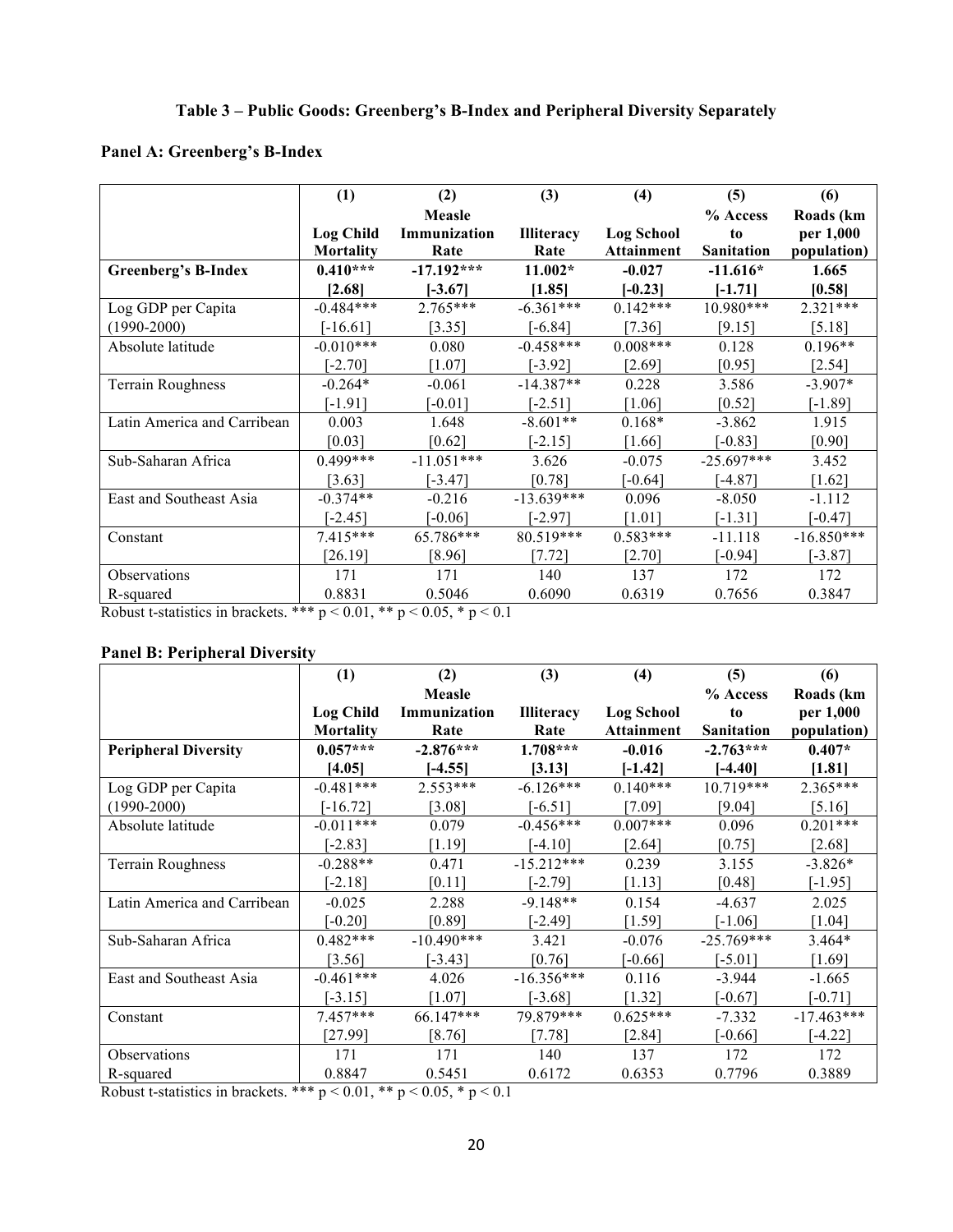### **Table 4 – Public Goods and Diversity: Robustness Linguistic Distances**

### **Panel A:** δ**=0.1**

|                             | $\left(1\right)$ | (2)          | (3)               | (4)               | (5)               | (6)         |
|-----------------------------|------------------|--------------|-------------------|-------------------|-------------------|-------------|
|                             |                  | Measle       |                   |                   | $%$ Access        | Roads (km   |
|                             | <b>Log Child</b> | Immunization | <b>Illiteracy</b> | <b>Log School</b> | to                | per 1,000   |
|                             | Mortality        | Rate         | Rate              | <b>Attainment</b> | <b>Sanitation</b> | population) |
| Greenberg's B-Index         | 0.12             | 1.947        | $-10.657$         | 0.27              | 14.27             | $-0.633$    |
| $(\delta=0.1)$              | [0.53]           | [0.34]       | $[-1.31]$         | [1.64]            | [1.54]            | $[-0.13]$   |
| <b>Peripheral Diversity</b> | $0.059**$        | $-3.190***$  | $2.569***$        | $-0.041**$        | $-3.870***$       | 0.552       |
| $(\delta = 0.1)$            | $[2.42]$         | $[-4.20]$    | [2.75]            | $[-2.40]$         | $[-3.94]$         | [1.21]      |
| <b>Observations</b>         | 171              | 171          | 140               | 137               | 172               | 172         |
| R-squared                   | 0.885            | 0.5235       | 0.6142            | 0.6408            | 0.7748            | 0.389       |

Robust t-statistics in brackets. \*\*\*  $p < 0.01$ , \*\*  $p < 0.05$ , \*  $p < 0.1$ 

Regression include following additional controls: log GDP per capita (1990-2000), absolute latitude, terrain roughness, Latin America and Caribbean dummy, sub-Saharan Africa dummy and East and Southeast Asia dummy.

### **Panel B:** δ**=0.9**

|                             | $\left(1\right)$ | (2)          | (3)               | (4)               | (5)               | (6)         |
|-----------------------------|------------------|--------------|-------------------|-------------------|-------------------|-------------|
|                             |                  | Measle       |                   |                   | % Access          | Roads (km   |
|                             | <b>Log Child</b> | Immunization | <b>Illiteracy</b> | <b>Log School</b> | to                | per 1,000   |
|                             | <b>Mortality</b> | Rate         | Rate              | <b>Attainment</b> | <b>Sanitation</b> | population) |
| Greenberg's B-Index         | 0.196            | $-3.585$     | 5.984             | 0.045             | 2.828             | $-1.267$    |
| $(\delta = 0.9)$            | [1.12]           | $[-0.73]$    | [0.95]            | [0.34]            | [0.39]            | $[-0.35]$   |
| <b>Peripheral Diversity</b> | $0.035**$        | $-2.340***$  | $1.065*$          | $-0.017$          | $-2.888***$       | 0.45        |
| $(\delta = 0.9)$            | $[2.42]$         | $[-3.46]$    | [1.83]            | $[-1.47]$         | $[-3.99]$         | [1.55]      |
| <b>Observations</b>         | 171              | 171          | 140               | 137               | 172               | 172         |
| R-squared                   | 0.8852           | 0.5492       | 0.6186            | 0.6353            | 0.7827            | 0.389       |

Robust t-statistics in brackets. \*\*\*  $p < 0.01$ , \*\*  $p < 0.05$ , \*  $p < 0.1$ 

Regression include following additional controls: log GDP per capita (1990-2000), absolute latitude, terrain roughness, Latin America and Caribbean dummy, sub-Saharan Africa dummy and East and Southeast Asia dummy.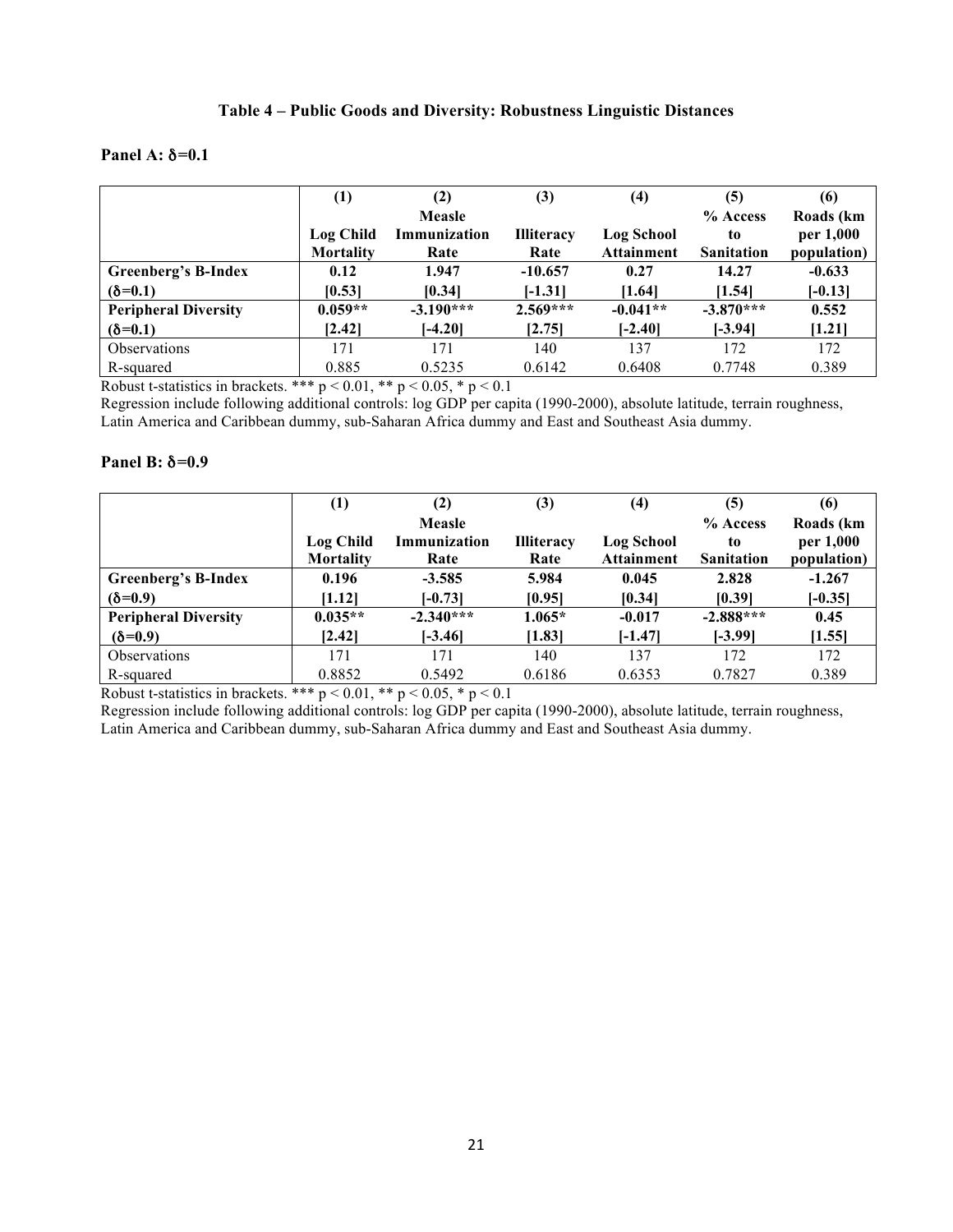| <b>Dependent Variable:</b>  |             |              |              |              |              |             |
|-----------------------------|-------------|--------------|--------------|--------------|--------------|-------------|
| <b>Transfers 1990-2010</b>  | (1)         | (2)          | (3)          | (4)          | (5)          | (6)         |
|                             |             |              |              |              |              |             |
| <b>Greenberg's B-Index</b>  | $-9.769***$ | $-8.742***$  | $-8.657***$  | $-5.810***$  | $-5.696**$   | $-4.880**$  |
|                             | $[-4.36]$   | $[-3.70]$    | $[-3.65]$    | $[-2.75]$    | $[-2.55]$    | $[-2.29]$   |
| <b>Peripheral Diversity</b> | $0.625***$  | $0.510***$   | $0.591***$   | $0.461**$    | $0.499*$     | $0.554**$   |
|                             | [3.87]      | [2.85]       | [2.94]       | [2.08]       | [1.93]       | [2.15]      |
| Log GDP per Capita          | $1.645***$  | $1.817***$   | $2.473***$   | $1.120***$   | $1.503***$   | $1.279***$  |
| $(1990 - 2010)$             | [5.30]      | [5.81]       | [6.85]       | [4.48]       | [5.07]       | [4.81]      |
| Absolute Latitude           | $0.229***$  | $0.227***$   | $0.152***$   | $0.074*$     | 0.043        | 0.072       |
|                             | [5.89]      | [5.98]       | [3.05]       | [1.78]       | [0.92]       | [1.53]      |
| <b>Terrain Roughness</b>    | $-1.373$    | $-0.773$     | $-0.730$     | $-4.850**$   | $-4.643**$   | $-6.718***$ |
|                             | $[-0.52]$   | $[-0.31]$    | $[-0.28]$    | $[-2.26]$    | $[-2.13]$    | $[-3.33]$   |
| Latin America & Caribbean   | $-2.015*$   | $-1.761$     | $-1.786$     | $-3.168***$  | $-3.275***$  | $-5.069***$ |
|                             | $[-1.70]$   | $[-1.50]$    | $[-1.43]$    | $[-3.32]$    | $[-3.56]$    | $[-4.91]$   |
| Sub-Saharan Africa          | 0.384       | 0.774        | 1.520        | $-0.087$     | 0.267        | $-0.396$    |
|                             | [0.29]      | [0.61]       | [1.24]       | $[-0.10]$    | [0.31]       | $[-0.40]$   |
| East and Southeast Asia     | $-2.118$    | $-2.646*$    | $-3.838**$   | $-4.209***$  | $-4.653***$  | $-4.685***$ |
|                             | $[-1.57]$   | $[-1.82]$    | $[-2.28]$    | $[-3.64]$    | $[-3.43]$    | $[-3.78]$   |
| Log Population              |             | $0.476*$     | $0.633**$    | 0.257        | 0.330        | 0.179       |
| $(1990 - 2010)$             |             | [1.71]       | [2.37]       | [1.11]       | [1.50]       | [0.93]      |
| Log Population $> 65$ Years |             |              |              | $6.067***$   | $5.720***$   | $4.772***$  |
| $(1990 - 2010)$             |             |              |              | [8.22]       | [8.31]       | [7.22]      |
| Socialist Legal Origin      |             |              | 3.399        |              | 1.633        | $-3.661$    |
|                             |             |              | [1.09]       |              | [0.64]       | $[-1.24]$   |
| French Legal Origin         |             |              | $-0.298$     |              | 0.075        | $-5.635*$   |
|                             |             |              | $[-0.09]$    |              | [0.03]       | $[-1.73]$   |
| German Legal Origin         |             |              | 0.625        |              | 0.377        | $-4.117$    |
|                             |             |              | $[0.15]$     |              | $[0.11]$     | $[-1.32]$   |
| British Legal Origin        |             |              | $-1.493$     |              | $-1.275$     | $-5.668*$   |
|                             |             |              | $[-0.49]$    |              | $[-0.50]$    | $[-1.93]$   |
| Share of Protestants        |             |              |              |              |              | $-0.058**$  |
|                             |             |              |              |              |              | $[-2.59]$   |
| Share of Roman Catholics    |             |              |              |              |              | $0.035***$  |
|                             |             |              |              |              |              | [2.97]      |
| Share of Muslims            |             |              |              |              |              | $-0.019*$   |
|                             |             |              |              |              |              | $[-1.71]$   |
| Constant                    | $-8.261***$ | $-17.601***$ | $-23.715***$ | $-14.562***$ | $-17.520***$ | $-6.857$    |
|                             | $[-2.82]$   | $[-3.10]$    | $[-3.14]$    | $[-3.15]$    | $[-3.04]$    | $[-1.17]$   |
| Observations                | 131         | 131          | 131          | 131          | 131          | 130         |
| R-squared                   | 0.7318      | 0.7396       | 0.7654       | 0.8300       | 0.8403       | 0.8732      |

## **Table 5 – Transfers, Greenberg's B-Index and Peripheral Diversity**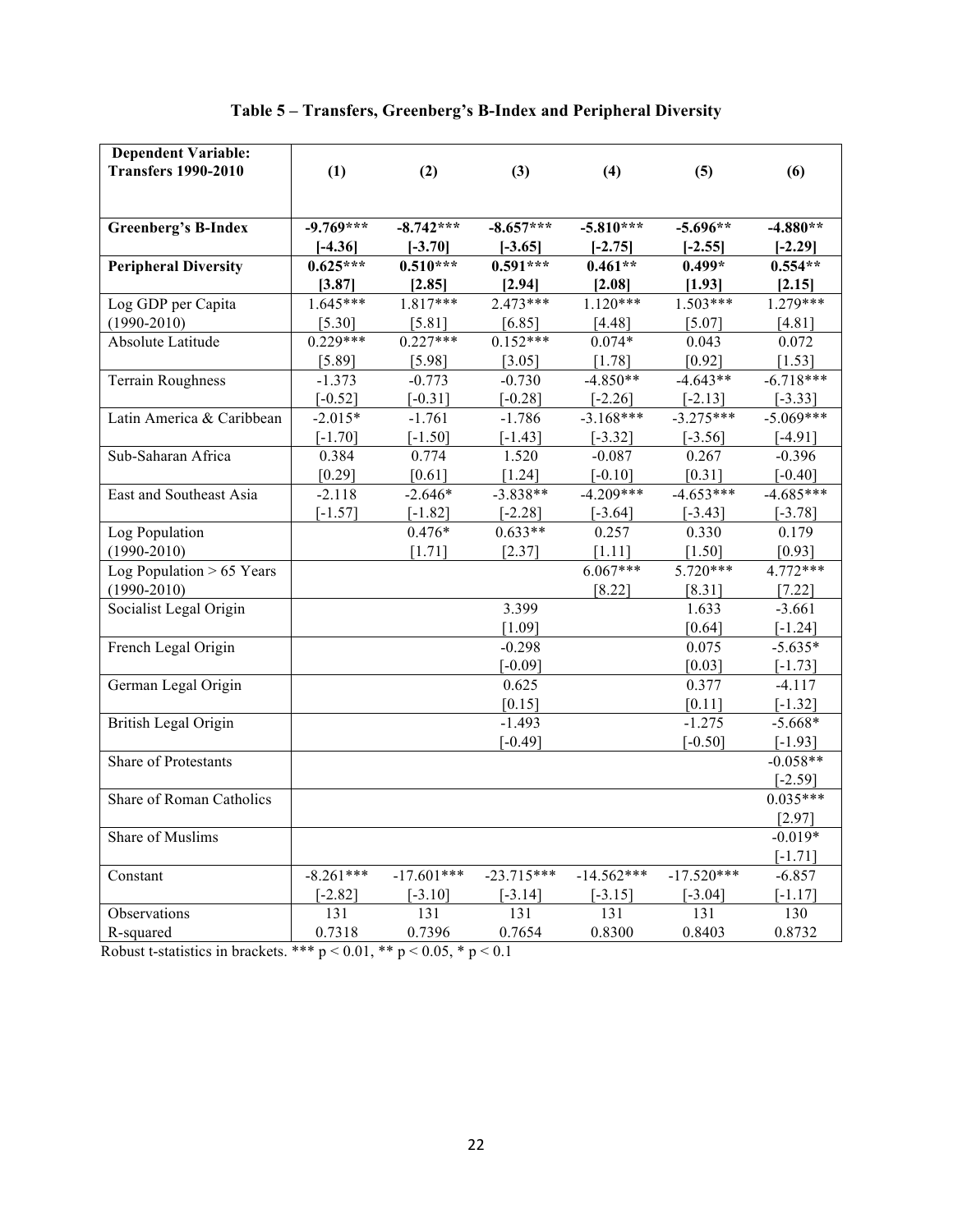| <b>Dependent Varialble:</b> |              |             |              |             |
|-----------------------------|--------------|-------------|--------------|-------------|
| <b>Transfers 1990-2010</b>  | (1)          | (2)         | (3)          | (4)         |
|                             |              |             |              |             |
| Greenberg                   | $-5.815***$  | $-1.652$    |              |             |
|                             | $[-3.38]$    | $[-1.19]$   |              |             |
| <b>Peripheral Diversity</b> |              |             | $-0.179$     | 0.137       |
|                             |              |             | $[-0.67]$    | [0.58]      |
| Log GDP per Capita          | $1.804***$   | $1.193***$  | $1.867***$   | $1.191***$  |
| $(1990 - 2010)$             | [5.75]       | 4.10        | [5.77]       | [4.29]      |
| Absolute Latitude           | $0.224***$   | 0.066       | $0.247***$   | 0.073       |
|                             | [5.98]       | [1.40]      | [5.93]       | [1.51]      |
| <b>Terrain Roughness</b>    | $-0.244$     | $-6.079***$ | 0.560        | $-6.289***$ |
|                             | $[-0.09]$    | $[-2.77]$   | [0.20]       | $[-2.94]$   |
| Latin America and Caribbean | $-1.726$     | $-5.575***$ | $-0.658$     | $-5.210***$ |
|                             | $[-1.49]$    | $[-5.05]$   | $[-0.52]$    | $[-5.01]$   |
| Sub-Saharan Africa          | 0.955        | $-0.815$    | 1.315        | $-0.756$    |
|                             | [0.72]       | $[-0.73]$   | [0.93]       | $[-0.72]$   |
| East and Southeast Asia     | $-1.977$     | $-4.013**$  | $-1.736$     | $-4.313***$ |
|                             | $[-1.19]$    | $[-2.56]$   | $[-1.10]$    | $[-3.22]$   |
| Log Population              | $0.570**$    | $0.307*$    | $0.673**$    | 0.286       |
| $(1990 - 2010)$             | [2.11]       | [1.70]      | [2.41]       | $[1.51]$    |
| Log Population $> 65$ Years |              | $4.696***$  |              | 4 902 ***   |
| $(1990 - 2010)$             |              | [6.67]      |              | [7.23]      |
| Socialist Legal Origin      |              | $-2.624$    |              | $-3.210$    |
|                             |              | $[-0.84]$   |              | $[-1.09]$   |
| French Legal Origin         |              | $-4.389$    |              | $-4.937$    |
|                             |              | $[-1.31]$   |              | $[-1.56]$   |
| German Legal Origin         |              | $-3.565$    |              | $-3.716$    |
|                             |              | $[-1.09]$   |              | $[-1.19]$   |
| <b>British Legal Origin</b> |              | $-4.694$    |              | $-5.273*$   |
|                             |              | $[-1.53]$   |              | $[-1.82]$   |
| Share of Protestants        |              | $-0.036$    |              | $-0.044*$   |
|                             |              | $[-1.29]$   |              | $[-1.91]$   |
| Share of Roman Catholics    |              | $0.040***$  |              | $0.040***$  |
|                             |              | [2.96]      |              | [3.27]      |
| Share of Muslims            |              | $-0.020*$   |              | $-0.022*$   |
|                             |              | $[-1.82]$   |              | $[-1.92]$   |
| Constant                    | $-19.167***$ | $-9.402*$   | $-23.959***$ | $-9.752*$   |
|                             | $[-3.42]$    | $[-1.69]$   | $[-4.29]$    | $[-1.80]$   |
| Observations                | 131          | 130         | 131          | 130         |
| R-squared                   | 0.7328       | 0.8669      | 0.7120       | 0.8660      |

## **Table 6 – Transfers: Greenberg's B-Index vs Peripheral Diversity**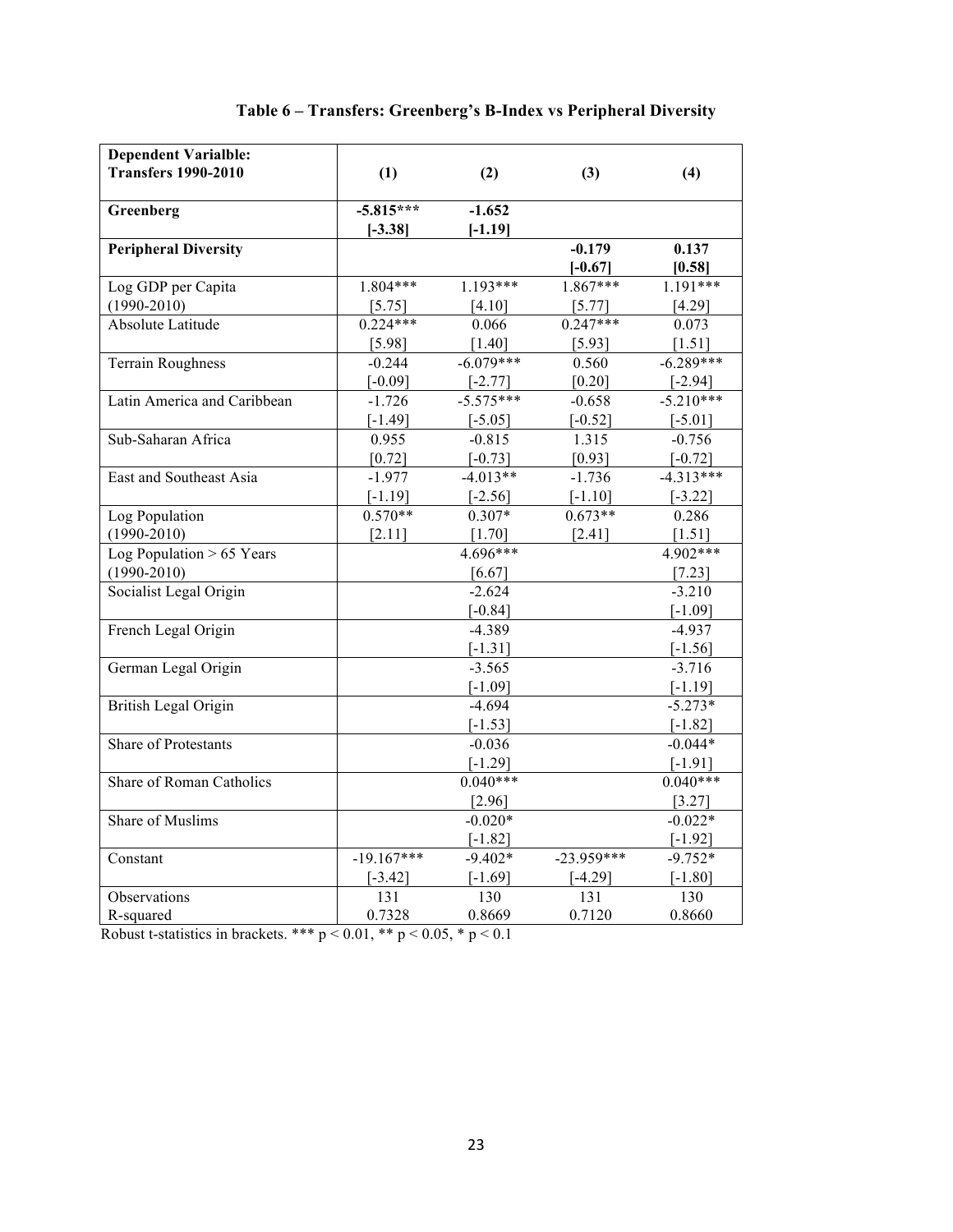| <b>Transfers 1990-2010</b>  | (1)            | (2)            | (3)            | (4)            |
|-----------------------------|----------------|----------------|----------------|----------------|
|                             | $\delta = 0.1$ | $\delta = 0.1$ | $\delta = 0.9$ | $\delta = 0.9$ |
| <b>Greenberg's B-Index</b>  | $-9.700***$    | $-5.298**$     | $-7.714***$    | $-4.250**$     |
|                             | $[-3.80]$      | $[-2.12]$      | $[-3.51]$      | $[-2.22]$      |
| <b>Peripheral Diversity</b> | $0.567**$      | 0.585          | $0.450***$     | $0.489**$      |
|                             | [2.36]         | [1.64]         | [2.80]         | [2.15]         |
| Log GDP per Capita          | 1.895***       | $1.329***$     | $1.801***$     | $1.252***$     |
| $(1990 - 2010)$             | [6.34]         | [4.80]         | [5.64]         | [4.75]         |
| <b>Absolute Latitude</b>    | $0.224***$     | 0.065          | $0.229***$     | 0.075          |
|                             | [5.91]         | [1.37]         | [5.96]         | [1.58]         |
| <b>Terrain Roughness</b>    | 0.049          | $-6.169***$    | $-0.971$       | $-6.857***$    |
|                             | [0.02]         | $[-2.97]$      | $[-0.38]$      | $[-3.39]$      |
| Latin America and Caribbean | $-1.294$       | $-4.968***$    | $-1.877$       | $-5.154***$    |
|                             | $[-1.09]$      | $[-4.91]$      | $[-1.60]$      | $[-4.94]$      |
| Sub-Saharan Africa          | 0.656          | $-0.458$       | 0.908          | $-0.417$       |
|                             | [0.51]         | $[-0.48]$      | [0.71]         | $[-0.42]$      |
| East and Southeast Asia     | $-2.507*$      | $-4.483***$    | $-2.666*$      | $-4.708***$    |
|                             | $[-1.71]$      | $[-3.45]$      | $[-1.84]$      | $[-3.81]$      |
| Log Population              | 0.428          | 0.206          | $0.513*$       | 0.182          |
| $(1990 - 2010)$             | [1.56]         | [1.06]         | [1.84]         | [0.95]         |
| Log Population $> 65$ Years |                | 4.693***       |                | $4.794***$     |
| $(1990 - 2010)$             |                | $[6.97]$       |                | [7.23]         |
| Socialist Legal Origin      |                | $-3.580$       |                | $-3.612$       |
|                             |                | $[-1.20]$      |                | $[-1.23]$      |
| French Legal Origin         |                | $-5.829*$      |                | $-5.442*$      |
|                             |                | $[-1.74]$      |                | $[-1.69]$      |
| German Legal Origin         |                | $-4.478$       |                | $-3.912$       |
|                             |                | $[-1.38]$      |                | $[-1.26]$      |
| <b>British Legal Origin</b> |                | $-5.730*$      |                | $-5.560*$      |
|                             |                | $[-1.91]$      |                | $[-1.91]$      |
| <b>Share of Protestants</b> |                | $-0.053**$     |                | $-0.058**$     |
|                             |                | $[-2.35]$      |                | $[-2.60]$      |
| Share of Roman Catholics    |                | $0.037***$     |                | $0.035***$     |
|                             |                | [3.09]         |                | [2.96]         |
| Share of Muslims            |                | $-0.018$       |                | $-0.019*$      |
|                             |                | $[-1.62]$      |                | $[-1.76]$      |
| Constant                    | $-18.084***$   | $-7.662$       | $-18.016***$   | $-6.860$       |
|                             | $[-3.33]$      | $[-1.31]$      | $[-3.12]$      | $[-1.18]$      |
| Observations                | 131            | 130            | 131            | 130            |
| R-squared                   | 0.7412         | 0.8720         | 0.7369         | 0.8727         |

## **Table 7 – Transfers: Greenberg's B-Index vs Peripheral Diversity**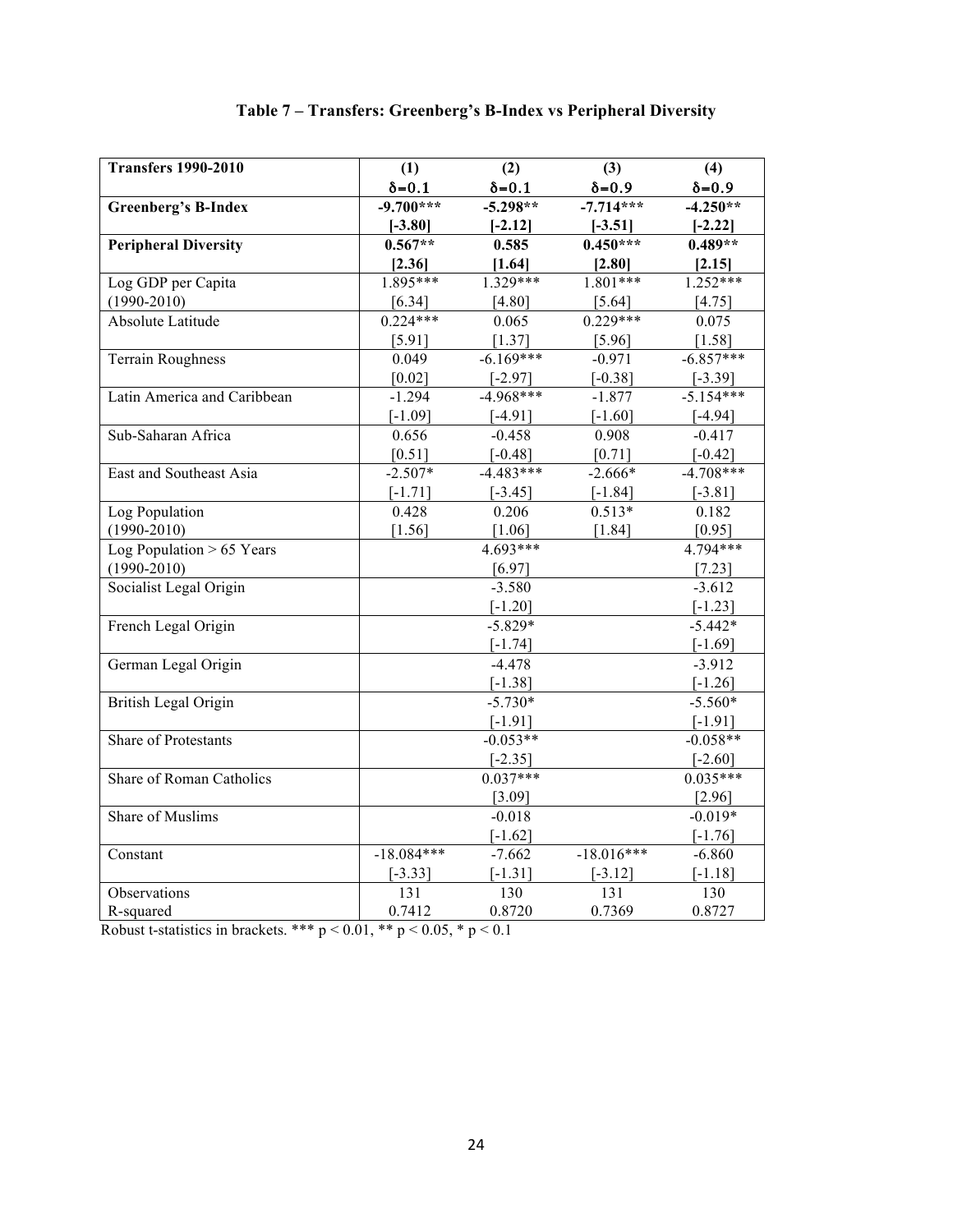## Appendix A: Proof of Proposition 1

First consider the case  $\tau_{0k} = \tau_{0l} = \tau$ . We have to show that  $s_k^* \geq s_l^*$ . Suppose, to the contrary, that  $s_k^* < s_l^*$ . Let  $s' \in S_{kl}(\overline{s})$  be such that  $s_j' = s_j^*$  for all  $j \neq k$ ,  $j \neq l$  and  $s_k' = s_l' = x \equiv \frac{s_k^* + s_l^*}{2}$ . Since  $PA(s',T) < PA(s^*,T)$ , it follows that

<span id="page-24-0"></span>
$$
2f_{pc}(s_0, x, \tau) + 2f_{cp}(s_0, x, \tau) < f_{pc}(s_0, s_k^*, \tau) + f_{pc}(s_0, s_l^*, \tau) + f_{cp}(s_0, s_k^*, \tau) + f_{cp}(s_0, s_l^*, \tau). \tag{13}
$$

By Condition 3, functions  $f_{pc}(s_0, \ldots, \tau)$  and  $f_{cp}(s_0, \ldots, \tau)$  are concave, which implies

<span id="page-24-1"></span>
$$
f_{pc}(s_0, x, \tau) \ge \frac{1}{2} f_{pc}(s_0, s_k^*, \tau) + \frac{1}{2} f_{pc}(s_0, s_l^*, \tau)
$$
\n(14)

and

<span id="page-24-2"></span>
$$
f_{cp}(s_0, x, \tau) \ge \frac{1}{2} f_{cp}(s_0, s_k^*, \tau) + \frac{1}{2} f_{cp}(s_0, s_l^*, \tau). \tag{15}
$$

It is straightforward to verify that inequalities [\(13\)](#page-24-0), [\(14\)](#page-24-1), [\(15\)](#page-24-2) and can not hold simultaneously. Thus, we have that  $s_k^* \geq s_l^*$ . Notice that  $\tau_{0l} = \tau_{0k}$  implies  $s_l^* \geq s_k^*$  and  $s_k^* \geq s_l^*$  so that  $s_k^* = s_l^*$ .

Now consider the case  $\tau_{0k} > \tau_{0l}$ . We shall show that  $s_k^* \geq s_l^*$ . Suppose, in negation, that  $s_k^* \leq s_l^*$ . Let  $T' \in \mathcal{T}$ , be such that  $\tau'_{0j} = \tau_{0j}$  for all  $j \neq l$  and  $\tau'_{0l} = \tau_{0k}$ . Notice that  $\tau'_{0j} > \tau_{0l}$ . Similarly to the previous examination, let  $s' \in S_{kl}(\overline{s})$  be such that  $s'_j = s_j^*$  for all  $j \neq k$ ,  $j \neq l$  and  $s'_k = s'_l = x \equiv \frac{s_k^* + s_l^*}{2}$ . We have

$$
PA(s',T) < PA(s^*,T). \tag{16}
$$

This implies that

$$
f_{pc}(s_0, x, \tau_k) + f_{pc}(s_0, x, \tau_l) + f_{cp}(s_0, x, \tau_k) + f_{cp}(s_0, x, \tau_l)
$$
\n
$$
\langle f_{pc}(s_0, s_k^*, \tau_k) + f_{pc}(s_0, s_l^*, \tau_l) + f_{cp}(s_0, s_k^*, \tau_k) + f_{cp}(s_0, s_l^*, \tau_l), \qquad (17)
$$

which is equivalent to

<span id="page-24-3"></span>
$$
f_{pc}(s_0, x, \tau_k) - f_{pc}(s_0, s_k^*, \tau_k) + f_{cp}(s_0, x, \tau_k) - f_{cp}(s_0, s_k^*, \tau_k)
$$
\n
$$
\langle f_{pc}(s_0, s_l^*, \tau_l) - f_{pc}(s_0, x, \tau_l) + f_{cp}(s_0, s_l^*, \tau_l) - f_{cp}(s_0, x, \tau_l).
$$
\n
$$
(18)
$$

The argument used in case 1 above yields

$$
PA(s',T') > PA(s^*,T'),
$$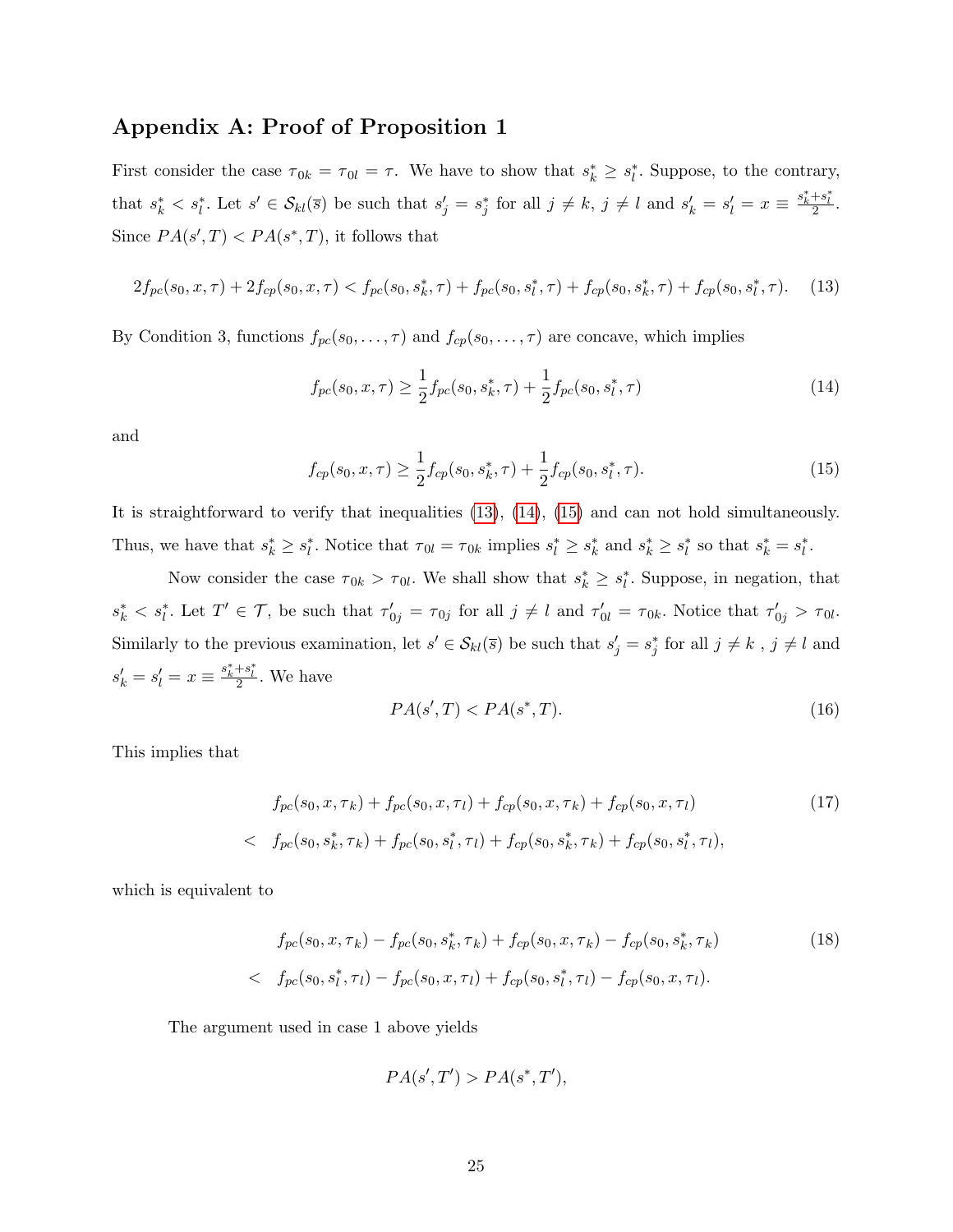which implies that

$$
f_{pc}(s_0, x, \tau_k) + f_{pc}(s_0, x, \tau_k) + f_{cp}(s_0, x, \tau_k) + f_{cp}(s_0, x, \tau_k)
$$
(19)  
> 
$$
f_{pc}(s_0, s_k^*, \tau_k) + f_{pc}(s_0, s_l^*, \tau_k) + f_{cp}(s_0, s_k^*, \tau_k) + f_{cp}(s_0, s_l^*, \tau_k).
$$

By rearranging the terms we obtain

$$
f_{pc}(s_0, x, \tau_k) - f_{pc}(s_0, s_k^*, \tau_k) + f_{cp}(s_0, x, \tau_k) - f_{cp}(s_0, s_k^*, \tau_k)
$$
  
> 
$$
f_{pc}(s_0, s_l^*, \tau_k) - f_{pc}(s_0, x, \tau_k) + f_{cp}(s_0, s_l^*, \tau_k) - f_{cp}(s_0, x, \tau_k).
$$
 (20)

Inequalities [\(18\)](#page-24-3) and (12) imply

$$
f_{pc}(s_0, s_l^*, \tau_k) - f_{pc}(s_0, x, \tau_k) + f_{cp}(s_0, s_l^*, \tau_k) - f_{cp}(s_0, x, \tau_k)
$$
  

$$
\langle f_{pc}(s_0, s_l^*, \tau_l) - f_{pc}(s_0, x, \tau_l) + f_{cp}(s_0, s_l^*, \tau_l) - f_{cp}(s_0, x, \tau_l).
$$
 (21)

Since  $s_l^* > x$  and  $\tau_k > \tau_l$ , Condition 4 implies that

<span id="page-25-0"></span>
$$
f_{pc}(s_0, s_l^*, \tau_k) - f_{pc}(s_0, x, \tau_k) > f_{pc}(s_0, s_l^*, \tau_l) - f_{pc}(s_0, x, \tau_l)
$$
 and (22)  

$$
f_{cp}(s_0, s_l^*, \tau_k) - f_{cp}(s_0, x, \tau_k) > f_{cp}(s_0, s_l^*, \tau_l) - f_{cp}(s_0, x, \tau_l),
$$

and [\(22\)](#page-25-0) and (12) do not not hold simultaneously. Hence we conclude that  $s_k^* \geq s_l^*$ .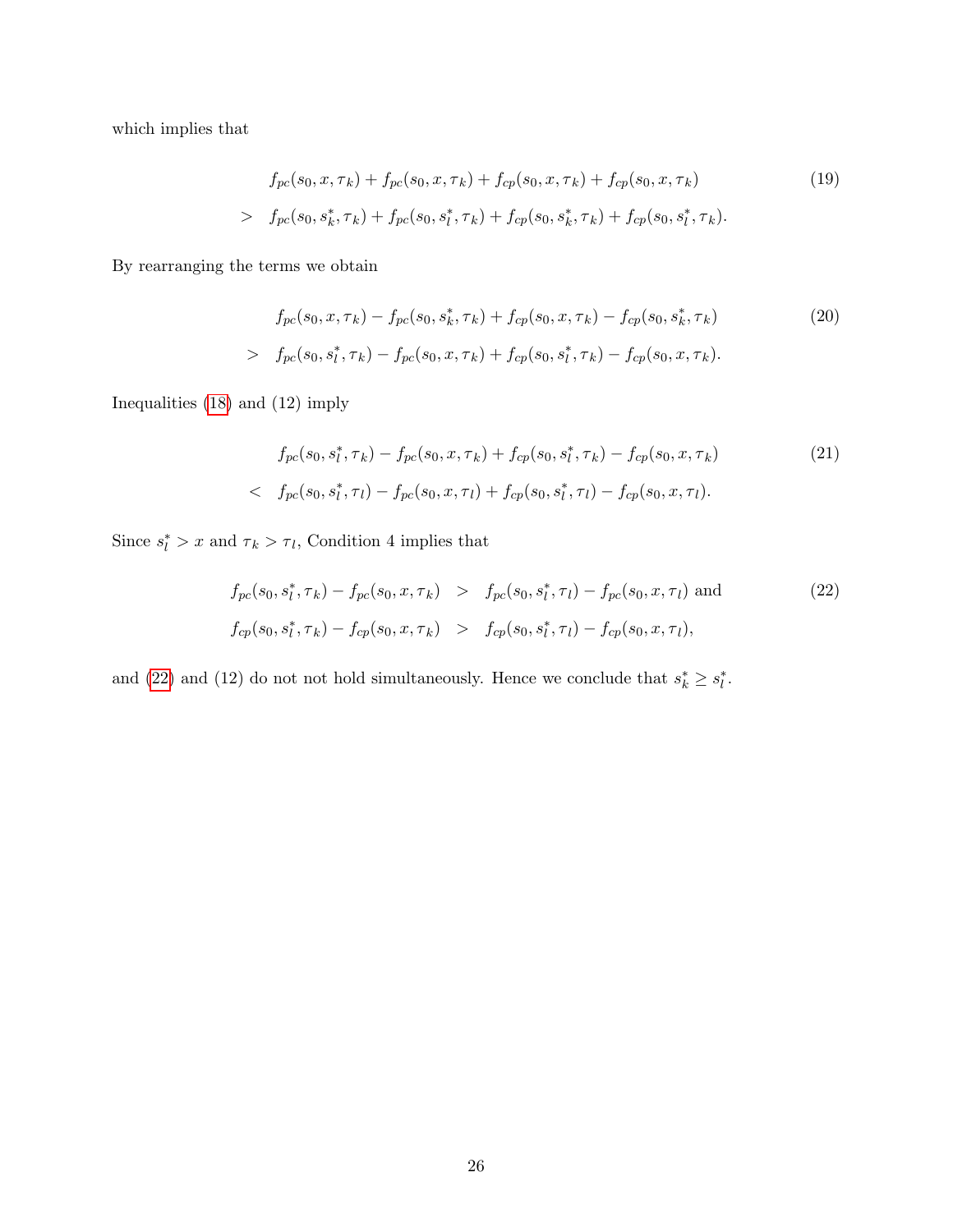## Appendix B: Data Sources

Absolute latitude. The absolute value of the latitude of a countrys approximate geodesic centroid, as reported by the CIAs World Factbook. Source: Ashraf and Galor (2013).

Child mortality. Log of child mortality rate per 1,000 live births, 1990-2010 average. Source: World Development Indicators, World Bank.

GDP per capita. GDP per capita, constant 2005 US\$, 1990-2010 average. Source: World Development Indicators, World Bank.

Illiteracy. Percentage of people aged 15 and above who are illiterate, 1990-2010 average. Source: World Development Indicators, World Bank.

Improved sanitation. Percentage of population with access to improved sanitation facilities, 1990-2010 average. Source: World Development Indicators, World Bank.

Legal origin. Socialist, French, German or British legal origin Source: La Porta, Lopez-de-Silanes and Shleifer (2008).

Language data. Languages spoken in each country and language trees. Source: Ethnologue: Languages of the World, 15th Edition, SIL International, 2005.

Major religions. Share of protestants, catholics and muslims in the population. Source: La Porta et al. (1999).

Measles immunization. Percentage of children between the age of 12 and 23 months that have been immunized against measles, 1990-2010 average. Source: World Development Indicators, World Bank.

Population. Total population, 1990-2010 average. Source: World Development Indicators, World Bank.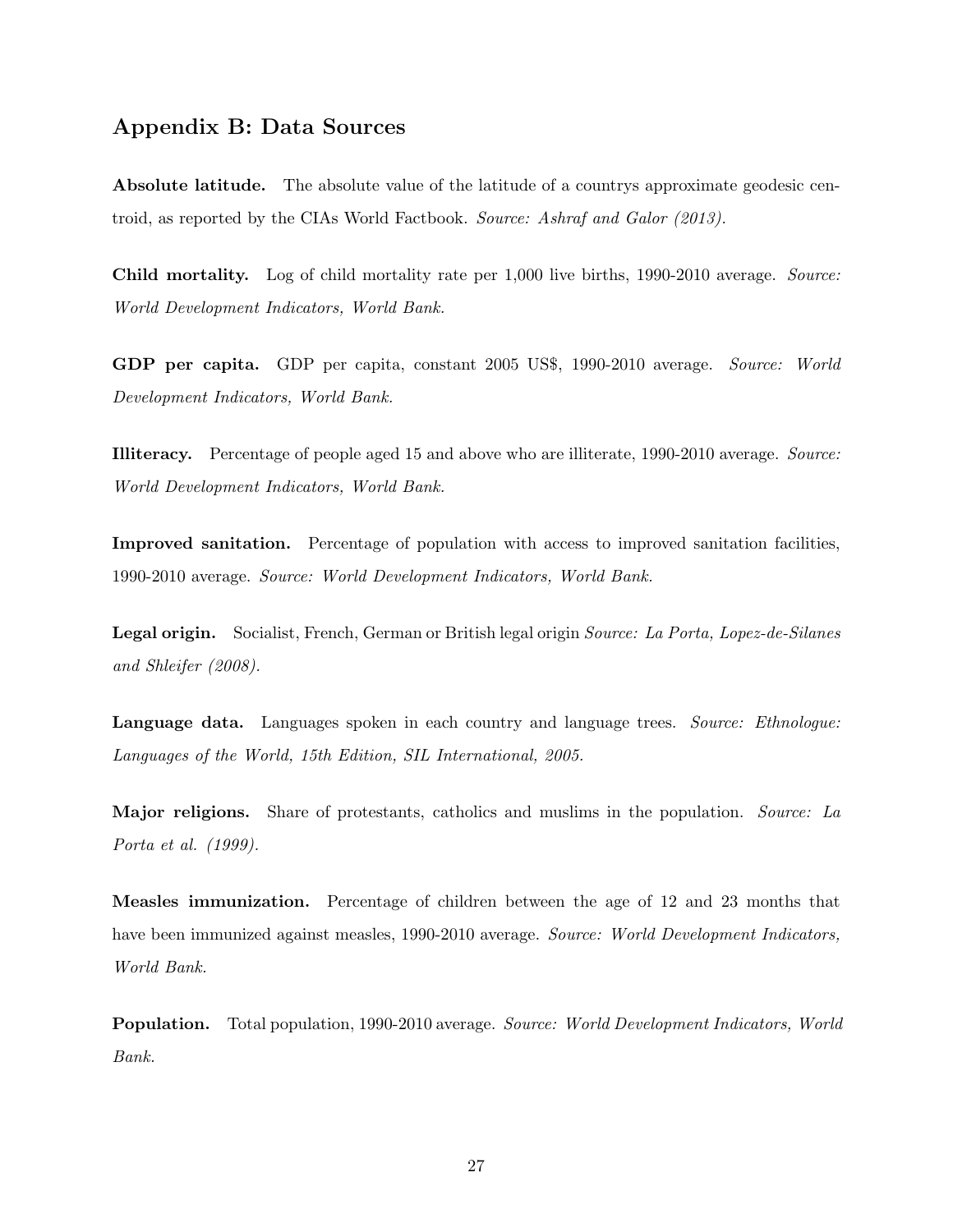Population above 65. Population ages 65 and above,  $\%$  of total, 1990-2010 average. Source: World Development Indicators, World Bank.

**School attainment.** Log of  $1 +$  average years of schooling of population aged 25 or above, 1990-2010 average. Source: Barro R. and J.W. Lee v. 1.3, 04/13.

Road density. Road network density, km per 1,000 inhabitants, 2001-2010 average. Source: World Development Indicators, World Bank.

Terrain roughness. The degree of terrain roughness of a country, calculated using geospatial surface undulation data reported by the G-ECON project (Nordhaus 2006) at a 1-degree resolution. Source: Ashraf and Galor (2013).

Tranfers Transfers and subsidies as percent of GDP: Average for 1990, 1995, 2000, 2005 and 2010. Source: Gwartney, Lawson and Hall (2012), Economic Freedom Dataset, Fraser Institute.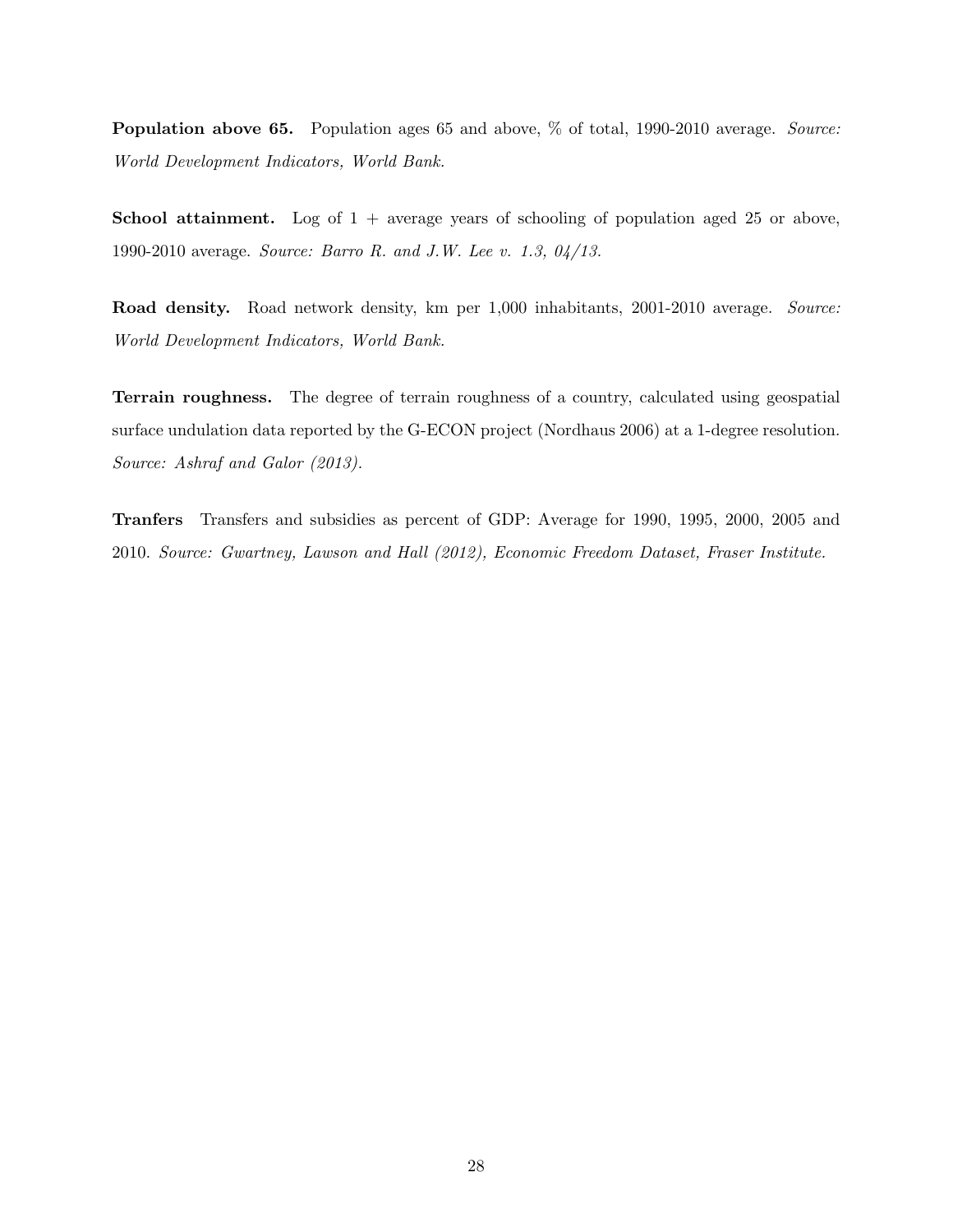|                               |        |            | Ranking        | Ranking    |                   |
|-------------------------------|--------|------------|----------------|------------|-------------------|
| Country                       | Green  | Peripheral | Green          | Peripheral | <b>Difference</b> |
| Afghanistan                   | 0.5025 | 1.9543     | 46             | 56         | $-10$             |
| Albania                       | 0.1746 | 0.6157     | 135            | 151        | $-16$             |
| Algeria                       | 0.2266 | 0.8056     | 122            | 125        | $-3$              |
| American Samoa                | 0.0929 | 0.3736     | 165            | 165        | $\boldsymbol{0}$  |
| Andorra                       | 0.1951 | 0.5329     | 130            | 153        | $-23$             |
| Angola                        | 0.2136 | 1.1049     | 126            | 100        | 26                |
| Anguilla                      | 0.1405 | 0.3488     | 150            | 170        | $-20$             |
| Antigua and Barbuda           | 0.0566 | 0.2570     | 179            | 184        | $-5$              |
| Argentina                     | 0.1706 | 0.9401     | 137            | 113        | 24                |
| Armenia                       | 0.1513 | 0.6285     | 146            | 146        | $\boldsymbol{0}$  |
| Aruba                         | 0.3774 | 1.0115     | 76             | 106        | $-30$             |
| Australia                     | 0.0972 | 1.1795     | 162            | 94         | 68                |
| Austria                       | 0.2430 | 0.8443     | 114            | 121        | $-7$              |
| Azerbaijan                    | 0.3643 | 1.5682     | 82             | 73         | 9                 |
| <b>Bahamas</b>                | 0.3593 | 0.8462     | 84             | 120        | $-36$             |
| Bahrain                       | 0.5457 | 1.7588     | 37             | 64         | $-27$             |
| Bangladesh                    | 0.1525 | 0.7960     | 145            | 127        | 18                |
| <b>Barbados</b>               | 0.0910 | 0.2653     | 167            | 182        | $-15$             |
| <b>Belarus</b>                | 0.2374 | 0.7477     | 119            | 133        | $-14$             |
| Belgium                       | 0.4798 | 1.8378     | 54             | 61         | $-7$              |
| <b>Belize</b>                 | 0.6723 | 1.9368     | 6              | 57         | $-51$             |
| Benin                         | 0.4567 | 2.7947     | 59             | 27         | 32                |
| Bermuda                       | 0.0000 | 0.0000     | 219            | 219        | $\boldsymbol{0}$  |
| <b>Bhutan</b>                 | 0.6000 | 3.3685     | 22             | 18         | $\overline{4}$    |
| <b>Bolivia</b>                | 0.6685 | 2.0788     | $\overline{7}$ | 51         | $-44$             |
| Bosnia and Herzegovina        | 0.2467 | 0.7221     | 113            | 137        | $-24$             |
| <b>Botswana</b>               | 0.1528 | 1.0596     | 144            | 103        | 41                |
| <b>Brazil</b>                 | 0.0243 | 0.5203     | 199            | 155        | 44                |
| British Indian Ocean Terr.    | 0.0000 | 0.0000     | 220            | 220        | $\boldsymbol{0}$  |
| <b>British Virgin Islands</b> | 0.1671 | 0.3911     | 139            | 162        | $-23$             |
| <b>Brunei</b>                 | 0.3734 | 1.5568     | 78             | 74         | $\overline{4}$    |
| Bulgaria                      | 0.2092 | 0.7409     | 127            | 134        | $-7$              |
| Burkina Faso                  | 0.4364 | 2.3456     | 62             | 42         | 20                |
| Burundi                       | 0.0018 | 0.0353     | 215            | 214        | $\mathbf{1}$      |
| Cambodia                      | 0.1307 | 0.6963     | 155            | 142        | 13                |
| Cameroon                      | 0.4984 | 5.4310     | 48             | 7          | 41                |
| Canada                        | 0.4129 | 2.4837     | 72             | 36         | 36                |
| Cape Verde Islands            | 0.0699 | 0.2260     | 171            | 188        | $-17$             |
| Cayman Islands                | 0.5350 | 1.2683     | 42             | 89         | -47               |
| Central African Republic      | 0.5984 | 6.7938     | 23             | 3          | 20                |

# **Table A1 – Indices of Linguistic Diversity – Greenberg and Peripheral**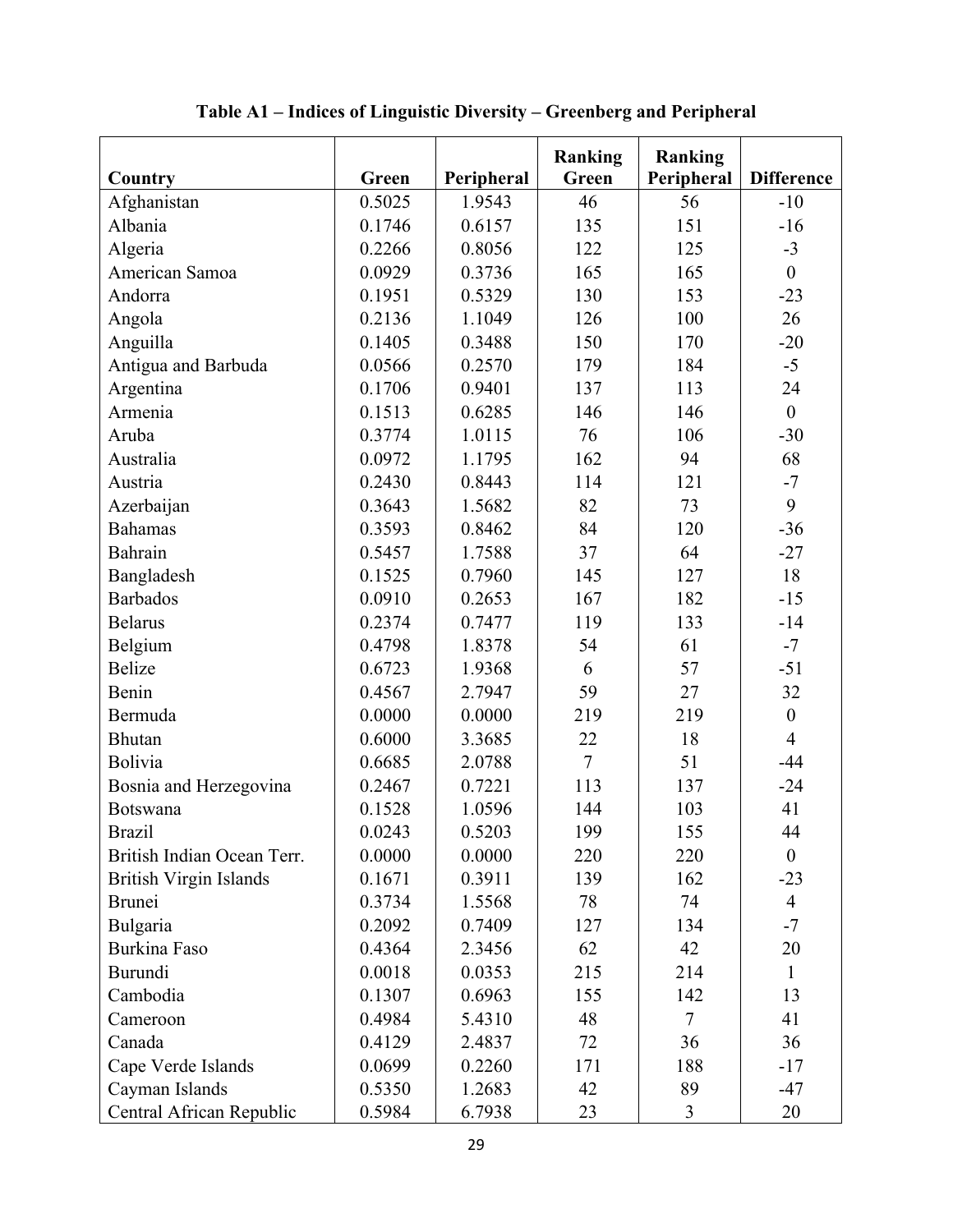|                          |        |            | <b>Ranking</b> | <b>Ranking</b> |                   |
|--------------------------|--------|------------|----------------|----------------|-------------------|
| Country                  | Green  | Peripheral | Green          | Peripheral     | <b>Difference</b> |
| Chad                     | 0.8035 | 7.2055     | $\mathbf{1}$   | $\overline{2}$ | $-1$              |
| Chile                    | 0.0326 | 0.2097     | 194            | 189            | 5                 |
| China                    | 0.3379 | 2.7538     | 90             | 30             | 60                |
| Colombia                 | 0.0288 | 0.6969     | 195            | 141            | 54                |
| Comoros                  | 0.1101 | 0.3554     | 159            | 168            | $-9$              |
| Congo                    | 0.6050 | 5.1178     | 20             | 8              | 12                |
| Cook Islands             | 0.0912 | 0.3058     | 166            | 175            | $-9$              |
| Costa Rica               | 0.0495 | 0.3572     | 185            | 166            | 19                |
| Cote dIvoire             | 0.5350 | 3.4780     | 41             | 17             | 24                |
| Croatia                  | 0.0621 | 0.2895     | 176            | 178            | $-2$              |
| Cuba                     | 0.0002 | 0.0060     | 217            | 218            | $-1$              |
| Cyprus                   | 0.3643 | 0.7762     | 81             | 131            | $-50$             |
| Czech Republic           | 0.0477 | 0.2860     | 188            | 179            | 9                 |
| <b>DRC</b>               | 0.5497 | 3.9324     | 35             | 12             | 23                |
| Denmark                  | 0.0368 | 0.3209     | 192            | 173            | 19                |
| Djibouti                 | 0.3766 | 0.9986     | 77             | 107            | $-30$             |
| Dominica                 | 0.3116 | 0.6535     | 98             | 144            | $-46$             |
| Dominican Republic       | 0.0528 | 0.2924     | 182            | 177            | 5                 |
| East Timor               | 0.6572 | 2.0903     | 8              | 49             | $-41$             |
| Ecuador                  | 0.2559 | 1.1454     | 111            | 97             | 14                |
| Egypt                    | 0.2286 | 0.8285     | 121            | 124            | $-3$              |
| El Salvador              | 0.0043 | 0.0588     | 211            | 210            | $\mathbf{1}$      |
| <b>Equatorial Guinea</b> | 0.1842 | 0.7376     | 131            | 135            | $-4$              |
| Eritrea                  | 0.5009 | 1.7238     | 47             | 65             | $-18$             |
| Estonia                  | 0.4676 | 1.3485     | 56             | 84             | $-28$             |
| Ethiopia                 | 0.5678 | 3.3114     | 30             | 19             | 11                |
| Falkland Islands         | 0.0000 | 0.0000     | 222            | 222            | $\boldsymbol{0}$  |
| Fiji                     | 0.5294 | 1.8712     | 44             | 60             | $-16$             |
| Finland                  | 0.1323 | 0.6435     | 154            | 145            | 9                 |
| France                   | 0.1841 | 1.3533     | 132            | 83             | 49                |
| French Guiana            | 0.4271 | 1.6219     | 68             | 70             | $-2$              |
| French Polynesia         | 0.3984 | 0.9369     | 73             | 115            | $-42$             |
| Gabon                    | 0.3043 | 1.3563     | 100            | 82             | 18                |
| Gambia                   | 0.4917 | 1.7987     | 52             | 63             | $-11$             |
| Georgia                  | 0.5386 | 2.2305     | 39             | 44             | $-5$              |
| Germany                  | 0.1326 | 1.0805     | 152            | 102            | 50                |
| Ghana                    | 0.3687 | 2.2301     | 79             | 45             | 34                |
| Gibraltar                | 0.4979 | 1.0252     | 49             | 104            | $-55$             |
| Greece                   | 0.1297 | 0.7962     | 156            | 126            | 30                |
| Greenland                | 0.2419 | 0.5056     | 116            | 156            | $-40$             |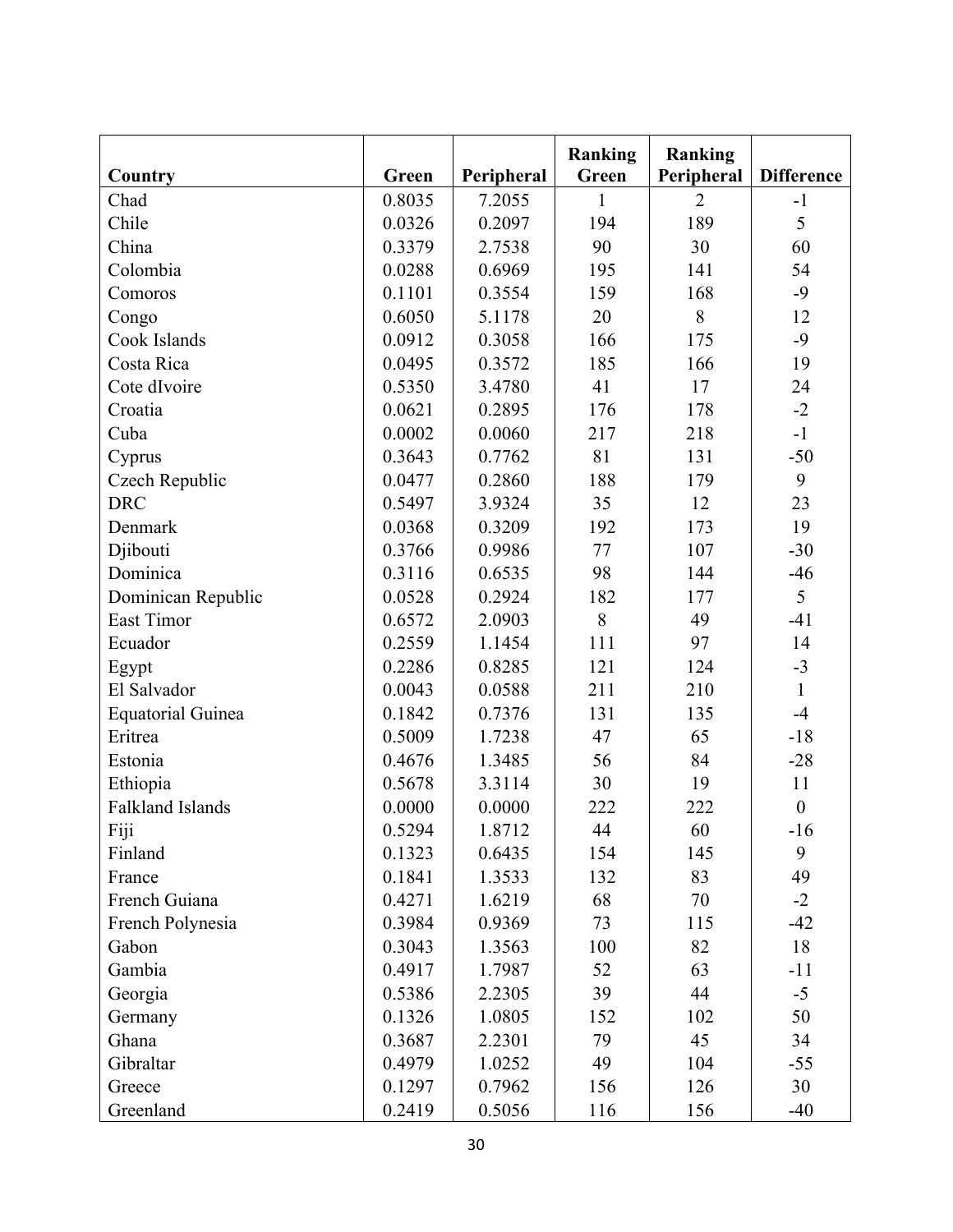|               |        |            | <b>Ranking</b> | <b>Ranking</b> |                   |
|---------------|--------|------------|----------------|----------------|-------------------|
| Country       | Green  | Peripheral | Green          | Peripheral     | <b>Difference</b> |
| Grenada       | 0.0519 | 0.2334     | 183            | 185            | $-2$              |
| Guadeloupe    | 0.0653 | 0.2852     | 175            | 180            | $-5$              |
| Guam          | 0.5666 | 1.3898     | 31             | 81             | $-50$             |
| Guatemala     | 0.6101 | 3.9733     | 18             | 11             | $\tau$            |
| Guinea        | 0.4802 | 2.0787     | 53             | 52             | $\mathbf{1}$      |
| Guinea-Bissau | 0.5659 | 1.9105     | 32             | 58             | $-26$             |
| Guyana        | 0.0778 | 0.5553     | 169            | 152            | 17                |
| Haiti         | 0.0002 | 0.0094     | 218            | 217            | $\mathbf{1}$      |
| Honduras      | 0.0528 | 0.3528     | 181            | 169            | 12                |
| Hungary       | 0.1564 | 0.8722     | 141            | 119            | 22                |
| Iceland       | 0.0106 | 0.0597     | 206            | 209            | $-3$              |
| India         | 0.6788 | 5.5610     | 5              | 6              | $-1$              |
| Indonesia     | 0.5504 | 6.0363     | 34             | 5              | 29                |
| Iran          | 0.6390 | 3.7850     | 12             | 15             | $-3$              |
| Iraq          | 0.4612 | 1.6765     | 57             | 68             | $-11$             |
| Ireland       | 0.1510 | 0.4314     | 147            | 159            | $-12$             |
| Israel        | 0.5316 | 2.7665     | 43             | 29             | 14                |
| Italy         | 0.2775 | 1.2882     | 105            | 87             | 18                |
| Jamaica       | 0.0111 | 0.1307     | 205            | 200            | 5                 |
| Japan         | 0.0240 | 0.2035     | 200            | 190            | 10                |
| Jordan        | 0.2203 | 0.7958     | 124            | 128            | $-4$              |
| Kazakhstan    | 0.6297 | 2.5050     | 16             | 35             | $-19$             |
| Kenya         | 0.5790 | 2.8531     | 28             | 25             | $\mathfrak{Z}$    |
| Kiribati      | 0.0225 | 0.1361     | 201            | 199            | $\overline{2}$    |
| Korea, North  | 0.0000 | 0.0000     | 223            | 223            | $\boldsymbol{0}$  |
| Korea, South  | 0.0030 | 0.0404     | 212            | 211            | $\mathbf{1}$      |
| Kuwait        | 0.2425 | 0.6266     | 115            | 147            | $-32$             |
| Kyrgyzstan    | 0.5923 | 2.1173     | 25             | 48             | $-23$             |
| Laos          | 0.5470 | 3.8126     | 36             | 14             | 22                |
| Latvia        | 0.4290 | 1.3445     | 67             | 85             | $-18$             |
| Lebanon       | 0.1532 | 0.6160     | 143            | 150            | $-7$              |
| Lesotho       | 0.0584 | 0.1622     | 178            | 196            | $-18$             |
| Liberia       | 0.6031 | 3.0010     | 21             | 23             | $-2$              |
| Libya         | 0.1809 | 0.6260     | 133            | 148            | $-15$             |
| Liechtenstein | 0.0658 | 0.2274     | 174            | 187            | $-13$             |
| Lithuania     | 0.2491 | 0.7916     | 112            | 129            | $-17$             |
| Luxembourg    | 0.3494 | 0.9708     | 88             | 108            | $-20$             |
| Macedonia     | 0.4608 | 1.1860     | 58             | 93             | $-35$             |
| Madagascar    | 0.2868 | 1.0950     | 103            | 101            | $\overline{2}$    |
| Malawi        | 0.1703 | 0.7008     | 138            | 140            | $-2$              |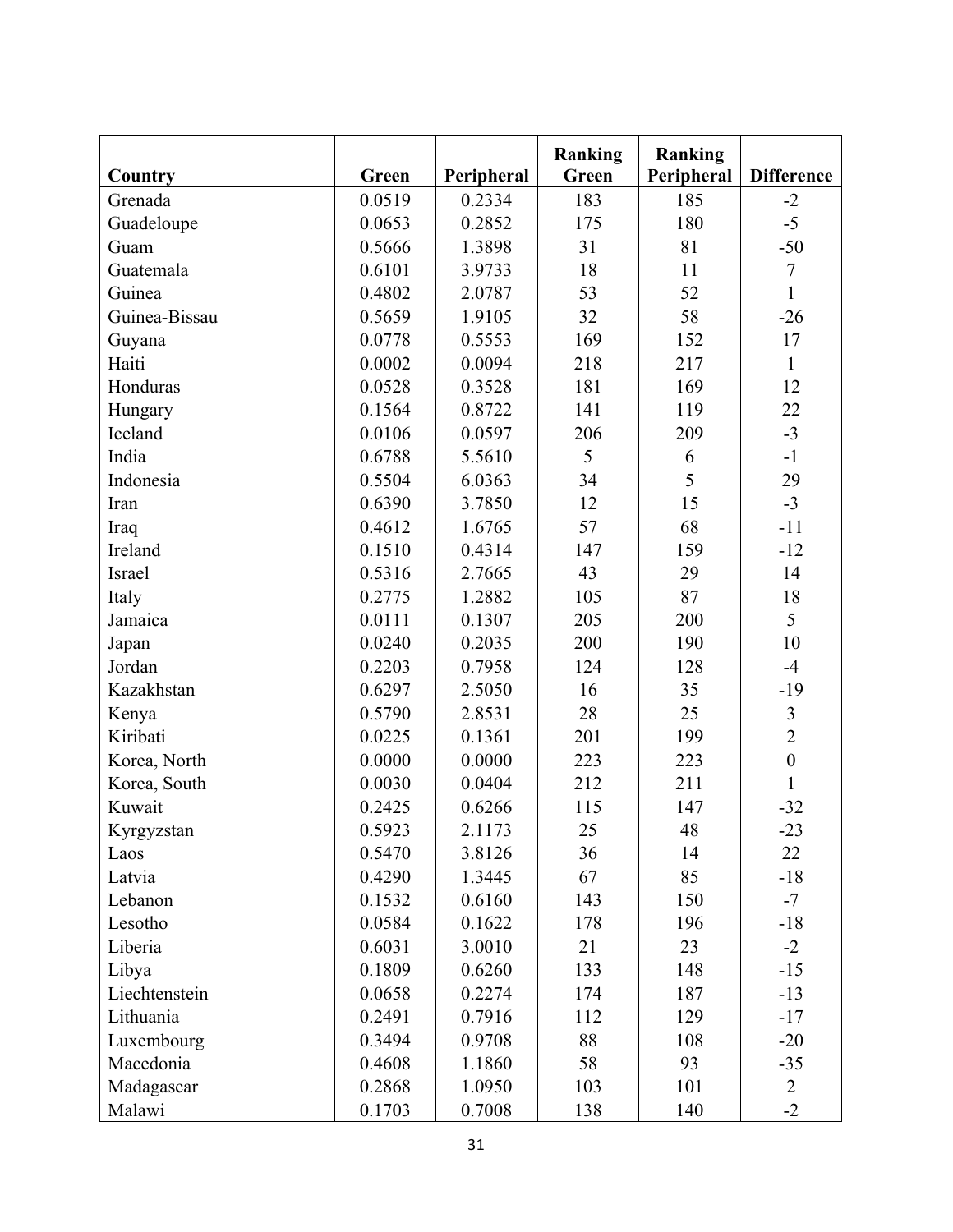|                             |        |            | <b>Ranking</b> | Ranking                  |                   |
|-----------------------------|--------|------------|----------------|--------------------------|-------------------|
| Country                     | Green  | Peripheral | Green          | Peripheral               | <b>Difference</b> |
| Malaysia                    | 0.6476 | 3.5729     | 11             | 16                       | $-5$              |
| Maldives                    | 0.0047 | 0.0363     | 210            | 213                      | $-3$              |
| Mali                        | 0.6354 | 3.2920     | 14             | 21                       | $-7$              |
| Malta                       | 0.0157 | 0.0970     | 203            | 206                      | $-3$              |
| Marshall Islands            | 0.0266 | 0.1295     | 196            | 201                      | $-5$              |
| Martinique                  | 0.0427 | 0.1944     | 190            | 191                      | $-1$              |
| Mauritania                  | 0.1713 | 0.6564     | 136            | 143                      | $-7$              |
| Mauritius                   | 0.6080 | 2.0883     | 19             | 50                       | $-31$             |
| Mayotte                     | 0.4372 | 0.9453     | 61             | 111                      | $-50$             |
| Mexico                      | 0.1325 | 3.1323     | 153            | 22                       | 131               |
| Micronesia                  | 0.2644 | 0.9416     | 108            | 112                      | $-4$              |
| Moldova                     | 0.4293 | 1.2719     | 66             | 88                       | $-22$             |
| Monaco                      | 0.1792 | 0.3850     | 134            | 164                      | $-30$             |
| Mongolia                    | 0.2066 | 0.7702     | 128            | 132                      | $-4$              |
| Montserrat                  | 0.0257 | 0.1271     | 197            | 203                      | $-6$              |
| Morocco                     | 0.3351 | 0.9642     | 92             | 109                      | $-17$             |
| Mozambique                  | 0.2301 | 1.2064     | 120            | 92                       | 28                |
| Myanmar                     | 0.3958 | 2.7874     | 74             | 28                       | 46                |
| Namibia                     | 0.5640 | 1.9600     | 33             | 55                       | $-22$             |
| Nauru                       | 0.3499 | 0.9400     | 87             | 114                      | $-27$             |
| Nepal                       | 0.5370 | 3.8133     | 40             | 13                       | 27                |
| Netherlands                 | 0.2603 | 1.3375     | 110            | 86                       | 24                |
| <b>Netherlands Antilles</b> | 0.2148 | 0.7793     | 125            | 130                      | $-5$              |
| New Caledonia               | 0.6334 | 4.3639     | 15             | 10                       | 5                 |
| New Zealand                 | 0.0991 | 0.7262     | 161            | 136                      | 25                |
| Nicaragua                   | 0.0812 | 0.3477     | 168            | 171                      | $-3$              |
| Niger                       | 0.6120 | 2.2670     | 17             | 43                       | $-26$             |
| Nigeria                     | 0.6531 | 6.2270     | 10             | $\overline{\mathcal{A}}$ | 6                 |
| Niue                        | 0.0714 | 0.2289     | 170            | 186                      | $-16$             |
| Norfolk Island              | 0.0000 | 0.0000     | 225            | 225                      | $\boldsymbol{0}$  |
| Northern Mariana Islands    | 0.5038 | 1.1789     | 45             | 95                       | $-50$             |
| Norway                      | 0.6362 | 2.3505     | 13             | 40                       | $-27$             |
| Oman                        | 0.4505 | 1.6025     | 60             | 72                       | $-12$             |
| Pakistan                    | 0.4332 | 2.0717     | 64             | 53                       | 11                |
| Palau                       | 0.0491 | 0.1741     | 186            | 195                      | $-9$              |
| West Bank and Gaza          | 0.1012 | 0.2787     | 160            | 181                      | $-21$             |
| Panama                      | 0.3233 | 1.1163     | 94             | 98                       | $-4$              |
| Papua New Guinea            | 0.7966 | 16.1864    | $\overline{2}$ | $\mathbf{1}$             | $\mathbf{1}$      |
| Paraguay                    | 0.3352 | 1.4742     | 91             | 78                       | 13                |
| Peru                        | 0.3664 | 2.5423     | 80             | 34                       | 46                |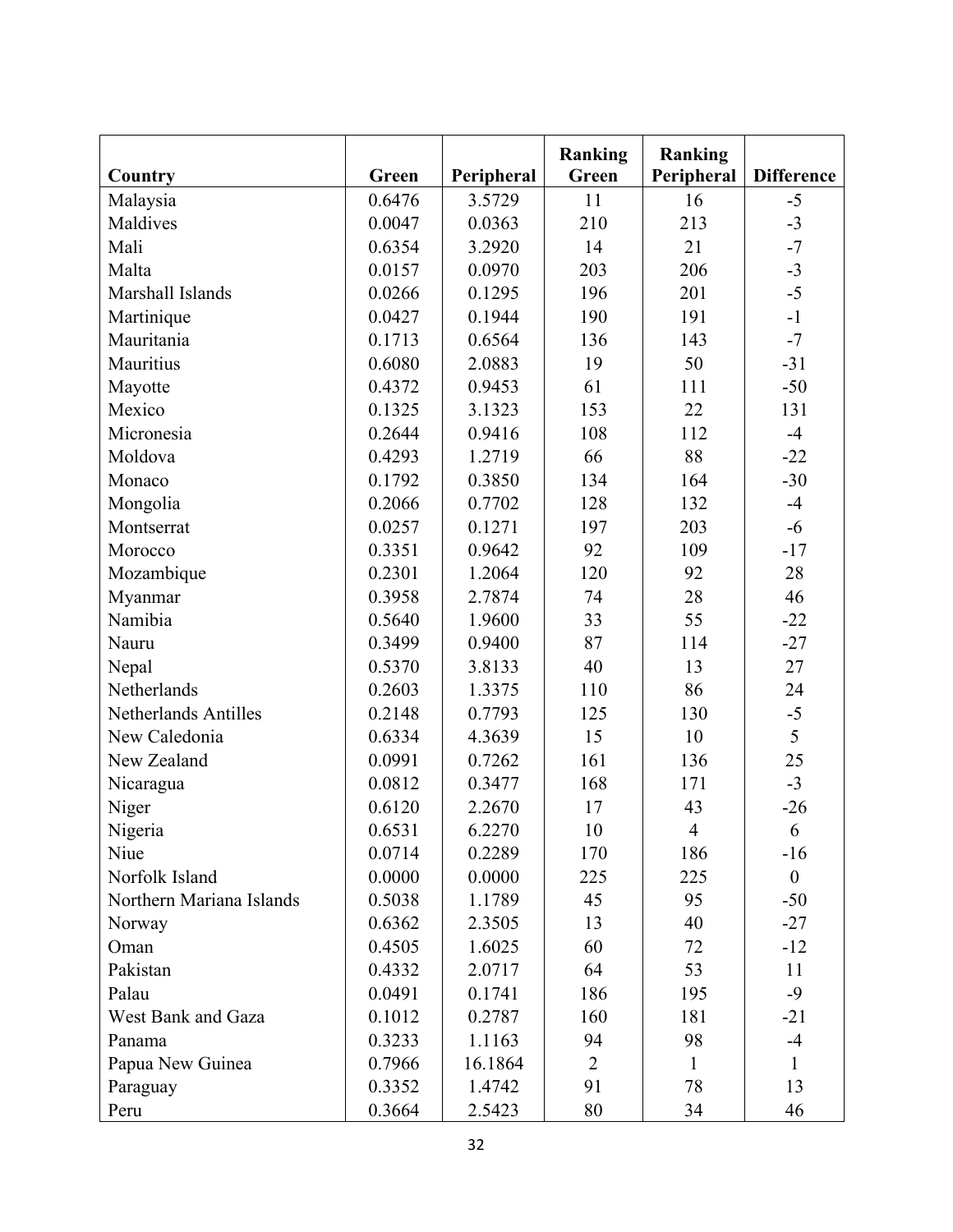|                               |        |            | Ranking | Ranking    |                   |
|-------------------------------|--------|------------|---------|------------|-------------------|
| Country                       | Green  | Peripheral | Green   | Peripheral | <b>Difference</b> |
| Philippines                   | 0.4720 | 3.3111     | 55      | 20         | 35                |
| Pitcairn                      | 0.0000 | 0.0000     | 226     | 226        | $\boldsymbol{0}$  |
| Poland                        | 0.0388 | 0.3195     | 191     | 174        | 17                |
| Portugal                      | 0.0137 | 0.1371     | 204     | 198        | 6                 |
| Puerto Rico                   | 0.0356 | 0.1851     | 193     | 193        | $\overline{0}$    |
| Qatar                         | 0.5825 | 1.5415     | 27      | 75         | $-48$             |
| Reunion                       | 0.0660 | 0.3412     | 173     | 172        | $\mathbf{1}$      |
| Romania                       | 0.1574 | 0.7065     | 140     | 139        | $\mathbf{1}$      |
| Russia                        | 0.2411 | 2.4452     | 117     | 38         | 79                |
| Rwanda                        | 0.0017 | 0.0373     | 216     | 212        | $\overline{4}$    |
| St Helena                     | 0.0000 | 0.0000     | 221     | 221        | $\boldsymbol{0}$  |
| <b>St Kitts and Nevis</b>     | 0.0102 | 0.0765     | 207     | 208        | $-1$              |
| St Lucia                      | 0.0198 | 0.1100     | 202     | 205        | $-3$              |
| St Pierre and Miquelon        | 0.1172 | 0.3873     | 157     | 163        | $-6$              |
| St Vincent and the Grenadines | 0.0086 | 0.0960     | 209     | 207        | $\overline{2}$    |
| Samoa                         | 0.0020 | 0.0327     | 214     | 215        | $-1$              |
| San Marino                    | 0.2390 | 0.4834     | 118     | 157        | $-39$             |
| Sao Tome e Principe           | 0.3575 | 0.9220     | 85      | 117        | $-32$             |
| Saudi Arabia                  | 0.3554 | 1.3938     | 86      | 80         | 6                 |
| Senegal                       | 0.4169 | 1.8800     | 70      | 59         | 11                |
| Serbia and Montenegro         | 0.2850 | 0.9635     | 104     | 110        | $-6$              |
| Seychelles                    | 0.0666 | 0.2934     | 172     | 176        | $-4$              |
| Sierra Leone                  | 0.5875 | 2.1721     | 26      | 47         | $-21$             |
| Singapore                     | 0.6538 | 2.4520     | 9       | 37         | $-28$             |
| Slovakia                      | 0.2674 | 0.8299     | 107     | 123        | $-16$             |
| Slovenia                      | 0.0929 | 0.4002     | 164     | 161        | $\overline{3}$    |
| Solomon Islands               | 0.4970 | 2.8387     | 50      | 26         | 24                |
| Somalia                       | 0.0944 | 0.4519     | 163     | 158        | 5                 |
| South Africa                  | 0.4952 | 1.6125     | 51      | 71         | $-20$             |
| Spain                         | 0.1547 | 0.5279     | 142     | 154        | $-12$             |
| Sri Lanka                     | 0.3109 | 0.7219     | 99      | 138        | $-39$             |
| Sudan                         | 0.5414 | 4.8948     | 38      | 9          | 29                |
| Suriname                      | 0.7207 | 2.3556     | 3       | 39         | $-36$             |
| Swaziland                     | 0.0439 | 0.1175     | 189     | 204        | $-15$             |
| Sweden                        | 0.1345 | 0.9342     | 151     | 116        | 35                |
| Switzerland                   | 0.3870 | 1.4799     | 75      | 77         | $-2$              |
| Syria                         | 0.3221 | 1.1149     | 95      | 99         | $-4$              |
| Taiwan                        | 0.3215 | 1.0187     | 96      | 105        | $-9$              |
| Tajikistan                    | 0.4355 | 1.6329     | 63      | 69         | $-6$              |
| Tanzania                      | 0.3425 | 2.7305     | 89      | 31         | 58                |